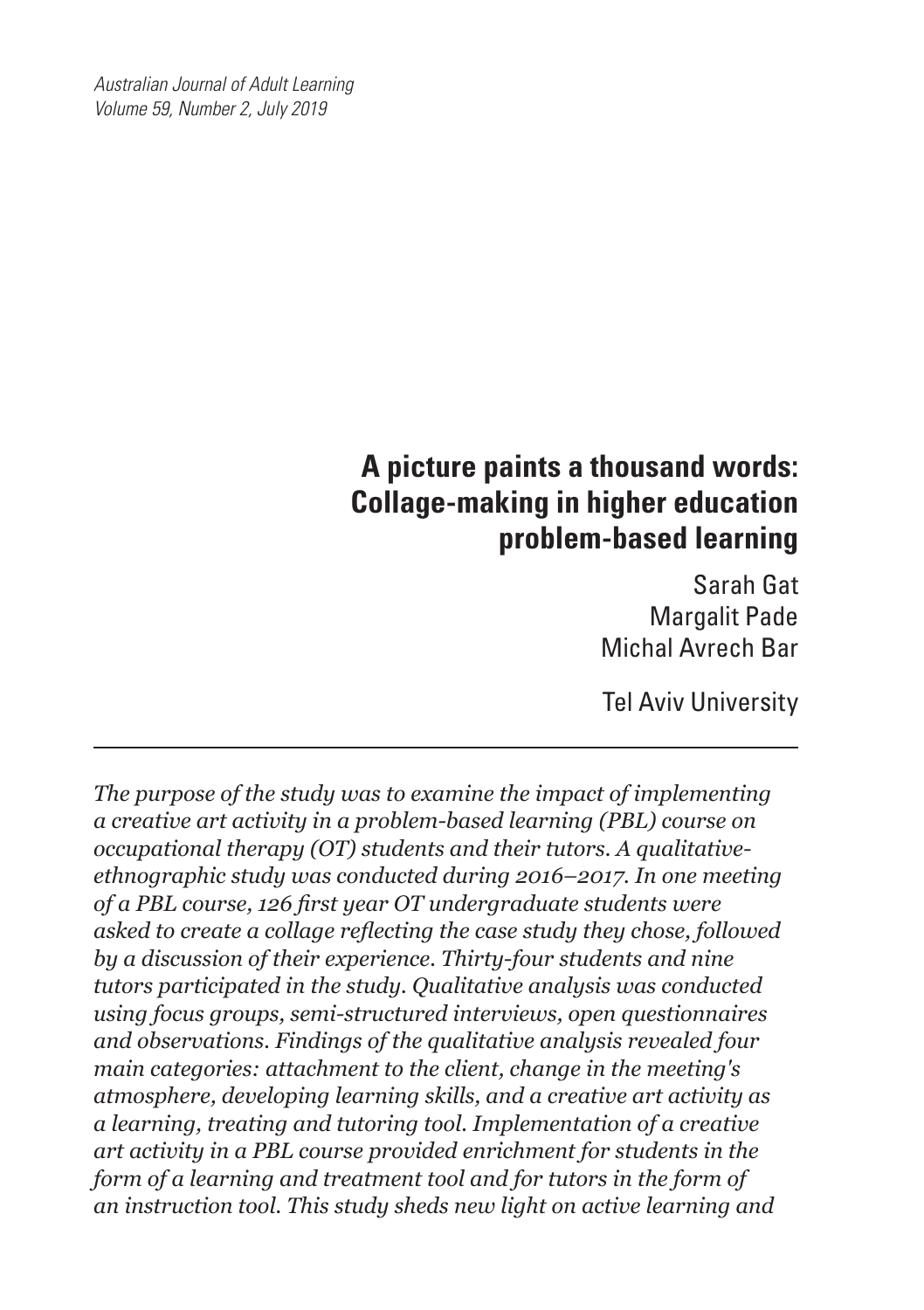*teaching, and offers some important insights regarding the use of creative art activities in higher education.*

*Keywords: creativity, higher education, students, teaching, tutor*

#### **Introduction**

Contemporary literature on teaching techniques in higher education has dealt with the development of innovative teaching strategies in light of the criticism of traditional teaching methods (Pundak, & Rozner, 2008; White, Larson, Styles, Yuriev, Evans, Rangachari, & Eise, 2016). It is argued that traditional methods limit instruction to knowledge transfer only. As a result, they do not generate expected outcomes; for example, acquiring knowledge and promoting skills such as problem solving and understanding complex concepts. Furthermore, traditional instruction develops a negative attitude among students (Pundak, & Rozner, 2008). Consequently, other teaching strategies have been developed based on the conceptual theory of 'constructivism' emphasising the active nature of learning. Active learning has been defined as classes in which students should read, write, discuss, or engage in solving problems. Active learning places students in the centre of the lesson and regulates their learning, while the teacher becomes a guide and a co-creator of new meaning making (Alt, 2016; Gaspar, & Mabic, 2014; White et al, 2016). Problem-based learning (PBL) is one of the techniques that meets this definition (Prince, 2004). Creative teaching is also a valuable technique to promote student-centred teaching (Gibson, 2010) and creative art activities are a powerful teaching tool for adult learners (Simmons, & Daley's, 2013).

This paper presents a study incorporating these two methods and describes the implementation of a creative art activity as an active learning method in a PBL course. Additionally, it explores the experiences of occupational therapy (OT) students and their tutors while engaging in the new activity. Understanding the impact of creative art activities on OT students may contribute to the growing body of literature on active learning and teaching techniques for preparing health students for practice.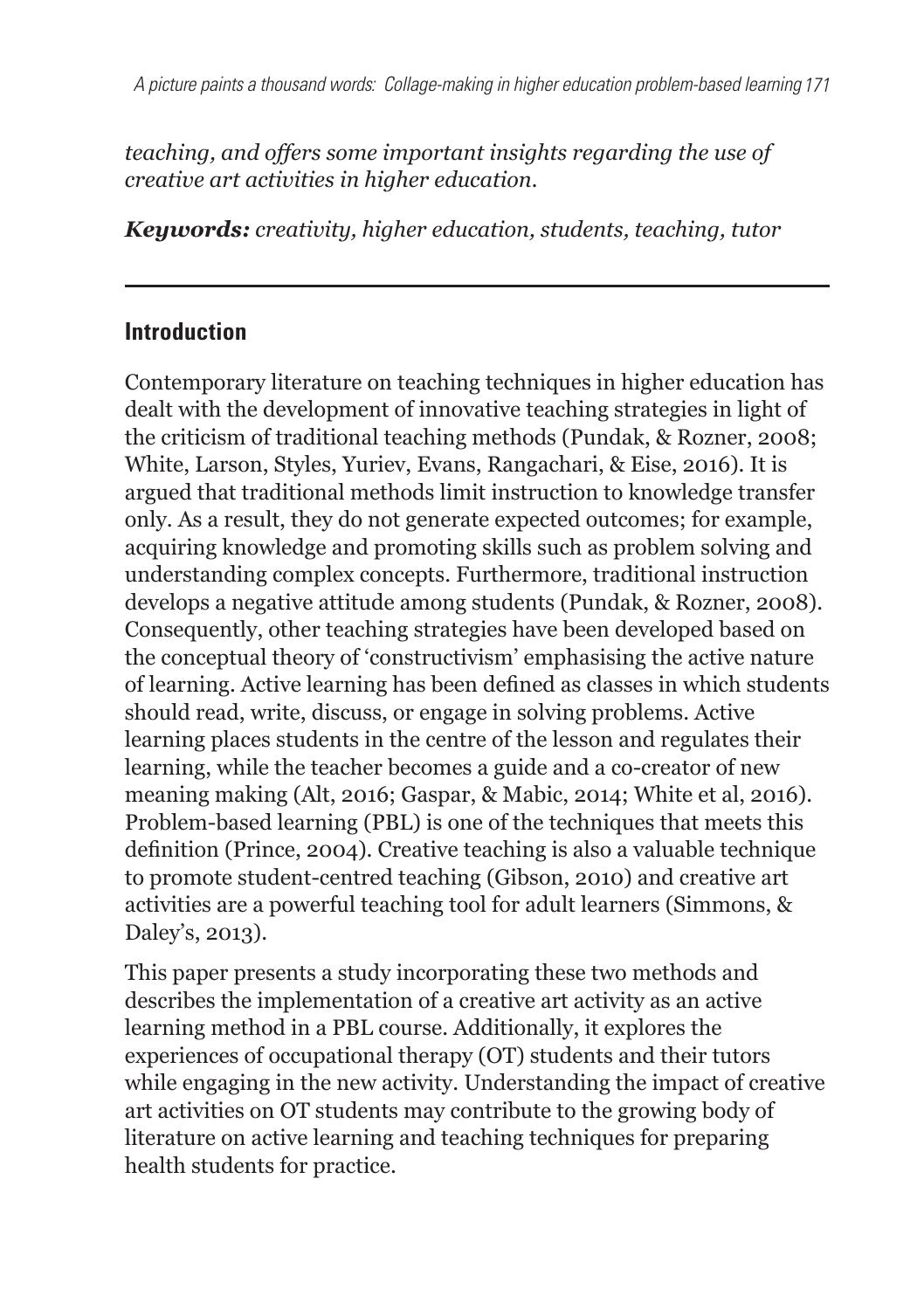### **Problem-based learning in health professions education**

PBL is a learner-centred approach that builds on real-life cases to increase the students' knowledge and understanding of the subject matter (Hung, 2015; Stern, & D'Amico, 2001). Problems, or cases (terms used interchangeably in the literature), are the cornerstone of PBL. They are based on authentic situations and provide the substance and content for tutorial sessions and influence the students' paths of self-directed learning (Stern, & D'Amico, 2001). The cases describe client's scenarios with diverse health conditions, and include psycho-social, economic, cultural, ethical and public health policy issues. This encourages students to deal with the total context of the client's health problems, including their interactions with the health care system (Hendricson, 1993; Schell, & Kaufman, 2015). For example, Daniel is a 5-year-old child with a Developmental Coordination Disorder (DCD). Daniel attends a regular kindergarten and refuses to participate in fine motor activities that involve painting, drawing and cutting. He does not take part in ball games with peers and prefers playing with younger children.

Students define their own learning objectives from the cases presented to them and engage in independent study before returning to discuss and refine the knowledge they acquired with the group (Halliwell, 2008; Hung, 2015). The groups are guided by a tutor and aim to challenge appropriate learning resources (Jung, Tryssenaar, & Wilkins, 2005). Today, PBL is a familiar and widely discussed instructional method in almost all disciplines in higher education due to its success in promoting students' higher order thinking and practical skills (Hung, 2015). Research has shown that PBL promotes competencies such as communication skills, teamwork, independent responsibility for learning, information sharing, feedback skills, knowledge application, problem solving, and creativity among health professions' students (Hung, 2015; Liaw, Chen, Klainin, Brammer, O'Brien & Samarasekera, 2010; Reeves, Mann, Caunce, Beecraft, Living, & Conway, 2004). PBL specifically facilitates the development of clinical reasoning strategies among health students including identifying assumptions, developing hypotheses, and considering options related to client treatment (Scaffa, & Wooster, 2004).

### **Creativity in health professions education**

One definition of creativity is 'the ability to transcend traditional ideas,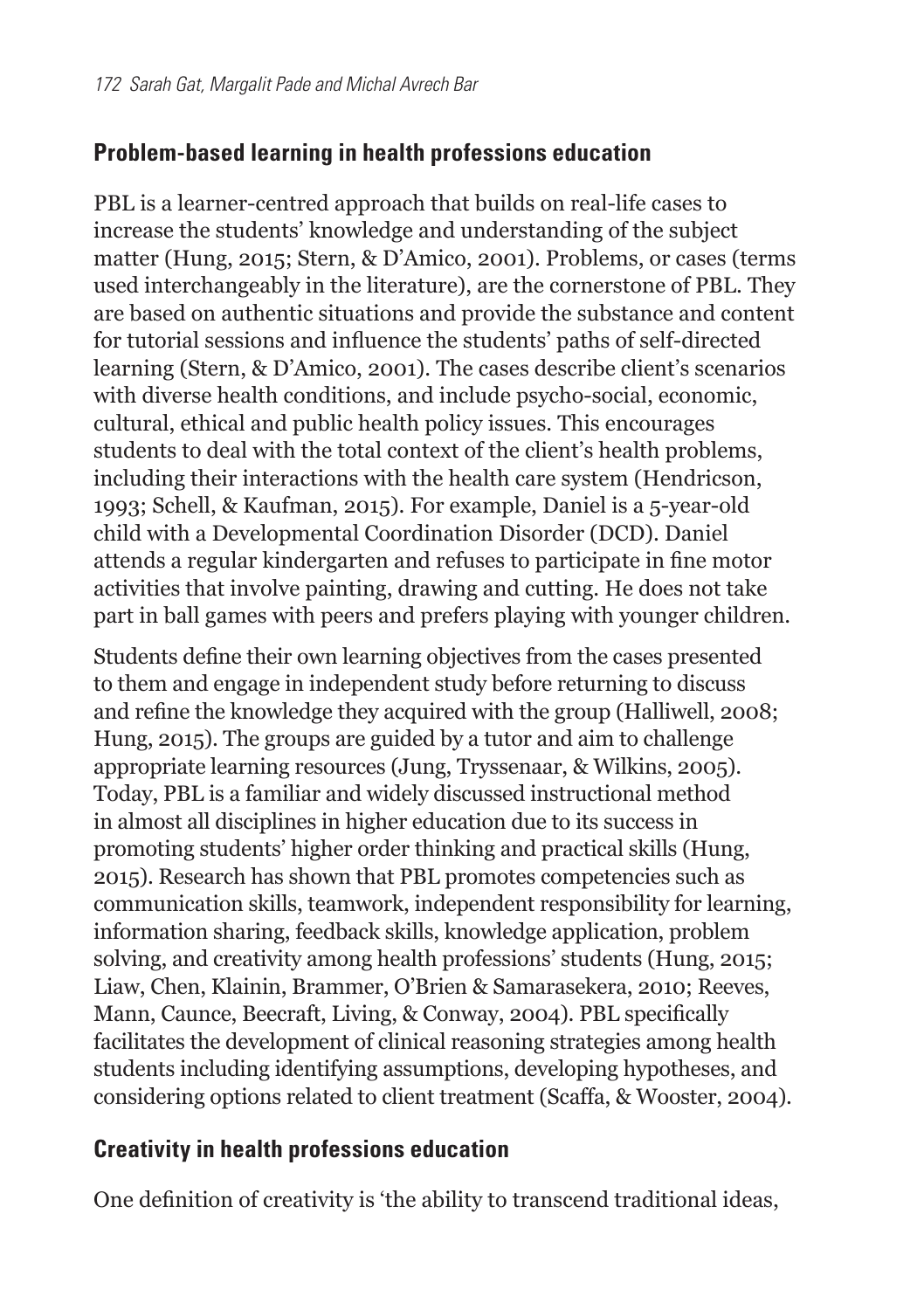rules, patterns, relationships, or the like and to create meaningful new ideas, forms, methods, interpretations, originality, progressiveness, or imagination' (Dictionary.com, 2017). Early research on creativity treated it as a personal trait. More recent research views creativity as multidimensional; it can take many forms and can be found within a variety of contexts (Adams, 2005; Gibson, 2010; Hung, 2015; Yunus, 2015). Contemporary creativity theories were expanded to utilise cognitive, psychological, environmental, and social lenses in order to broaden the understanding of human ability (Adams, 2005; Hung, 2015). The cognitive lens involves intelligence, previous knowledge, and creative thinking. The social aspect includes cultural, educational, or socioeconomic factors, while the personality aspect consists of motivation, confidence and non-conformity (Adams, 2005). Alternatively, Csikszentmihalyi (1996) conceptualises creativity through the lens of system dynamics. His study of creative people shows that their creativity develops and is recognised within a context and always has a cultural and social dimension. In his view, creative people like what they do; they report 'having fun' during activities. The key to creativity lies in 'how' rather than 'what'.

Despite the many definitions of creativity the elements that regularly appear in the definition of creativity are a new, original idea or insightful ideas that occur in a process of problem solving (Adams, 2005; Hung, 2015). Furthermore, most scholars recognise the importance of students' creativity in higher education (Shriki, & Lavy, 2014). For the purpose of this study, we use creativity as a multidimensional concept and creative art activities as a means of expressing and promoting it (Thompson, & Blair, 1998).

In the higher education, creativity is a key concept and it has become an important dimension in the study of science and technology (Bereczki, & Kárpáti, 2018; Yunus, 2015). Over the last century, educators have encouraged holistic education and specifically the cultivation of creativity, not as an art-related addition to school curricula but rather as an educational approach in its own right, expanding the cognitive dimensions of students' experience to include emotional and psychological aspects (Allen, 2011; Gibson, 2010). Educators argue that new millennium economic contingencies require the development of a greater capacity for creativity and not only a higher level of mental skills or other dispositions such as empathy and collegiality. In the 21st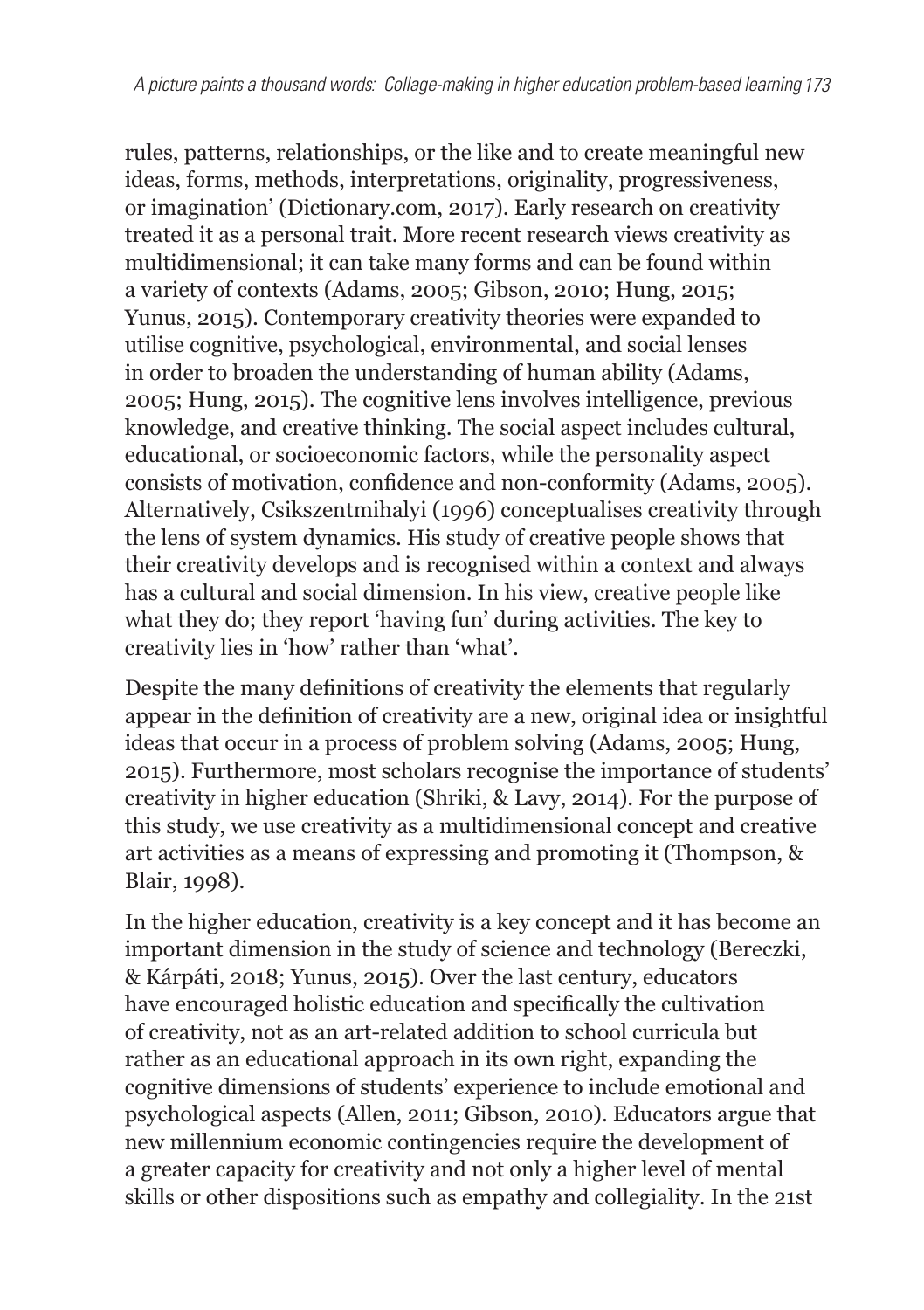century, it is important to develop innovative habits of mind and new ways for framing and solving problems to address the complex social and environmental issues that have emerged in the 'developed' world (Allen, 2011; Simmons, & Daley, 2013).

Despite the numerous definitions of creativity in higher education literature, some attributes such as originality, use of imagination, ability to create meaningful and new forms, and storytelling are shared (Gibson, 2010; Jackson, & Shaw, 2006). Although, creativity is widely supported and appreciated by teachers in all domains it is often missing in higher education curricula, which have been criticised for inhibiting creativity rather than fostering it (Gibson, 2010; Yunus, 2015).

Occupational therapy (OT) as one of the health professions that is taught in higher education, prepares students to address the occupational needs of individuals, groups, and communities (American Occupational Therapy Association [AOTA], 2014). Creative activities have been discussed in OT literature for over a century through the inclusion of arts and crafts in therapy (Christiansen, & Haertl, 2014). This tradition is grounded in the relationship between creativity and health because creative activities are valued as having a specific potential for creative expression that includes components such as expressing feelings, relief from concerning thoughts and physical relaxation (Mullersdorf, & Ivarsson, 2016; Thompson and Blair, 1998). In light of this view, contemporary scholars suggest that the knowledge base of OT should include elements of creativity; for example, intuition, curiosity, flexibility, adaptability, originality, and risk-taking (Law, 2007; Murray, 2010). As stated, one of the methods for achieving this is the establishment of a PBL course.

### **The rationale for implementing creative art activities in a PBL course within health professions education**

Since PBL has proved effective for multiple higher order thinking and skills that are part of creativity (Hung, 2015), we proposed that the promotion of these skills among health professions students could be improved by the implementation of creative art activities in a PBL course. Eisner (2002) claims that arts have far greater utility for learning than simply as a tool for teaching and recommends including arts in the core curriculum in a variety of subjects. Green, Myers,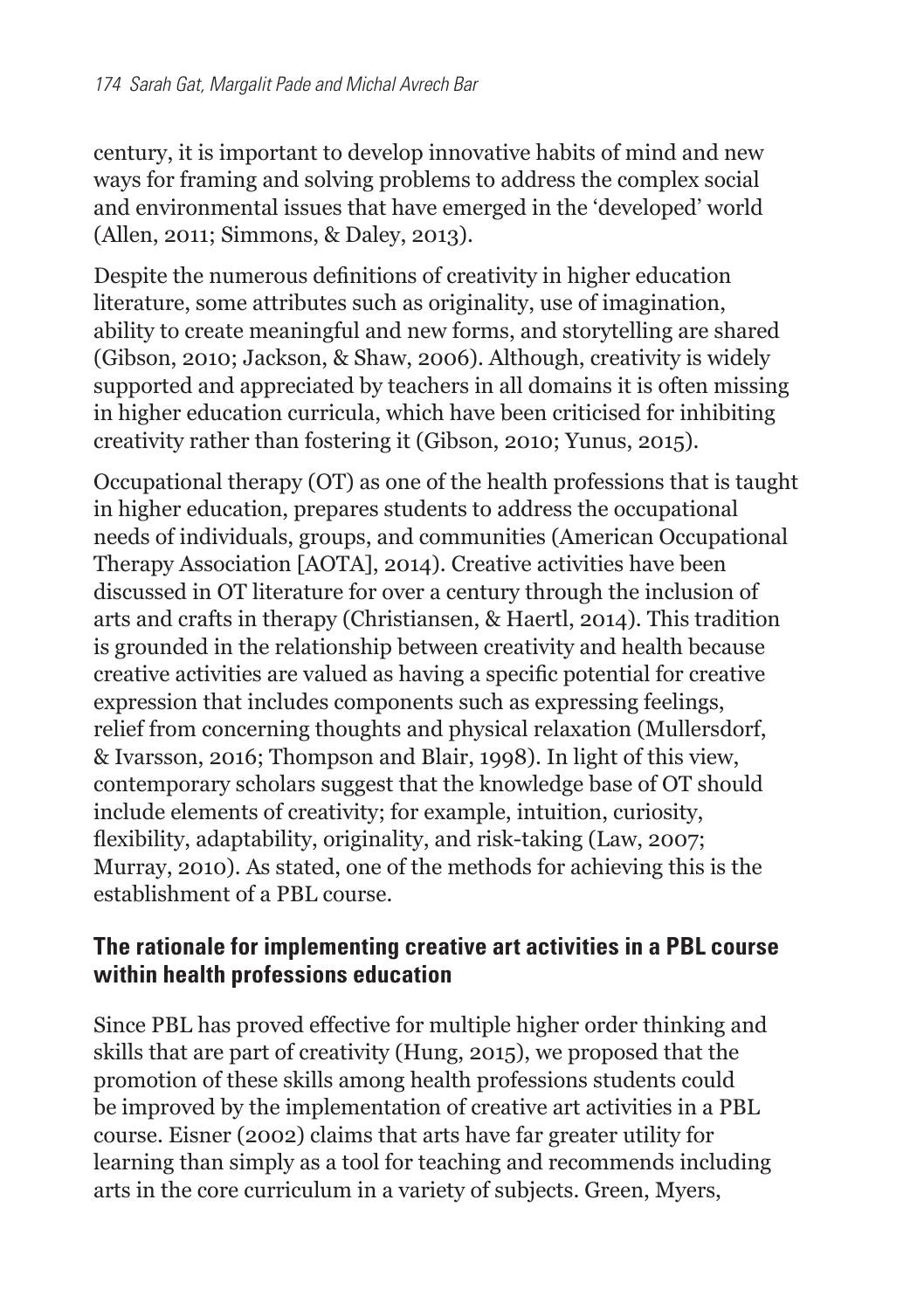Watson, Czerwiec, Shapiro, and Draus (2016) argue that creativity involves skills such as analysis, decision-making and critical reflection that are essential for the practice of medicine. Furthermore, the act of creation process creates awareness of various possibilities and can be a counterbalance to linear thinking of medical education. Thus, implementing a creative art activity in a PBL course may promote creative thinking, thinking 'out of the box', looking at case studies in new ways and perceiving patterns that are not obvious.

Beyond that, PBL courses appear to predominantly cultivate an 'analytical eye' or 'left brain thinking' in students as logic thinking, which seek to identify problems and determine their possible solution (Edmonstone, 2006). Conversely, the use of art activities activates 'synthesis' artistic eye', or 'right brain thinking' such as synthesis of artistic and creative expression (Simmons, & Daley, 2013; Yunus, 2015). The art can be a way to move from an idea or an abstract image to the end product (i.e. drawing, a collage). In this way, tacit knowledge can be made explicit as an act of creating art. Thinking happens mostly in our heads, invisible to others and even to ourselves, but effective thinkers make their thinking visible (Simmons, & Daley, 2013).

Art experiences may provide health students with fresh insights and a new angle of vision on their lives, facilitating their understanding and encouraging students to develop a deeper understanding of the study material (Chan, 2013; McAndrew, & Roberts, 2015; Simmons, & Daley, 2013). Art activities enable health students to think with their senses, and hence, contribute to the process of understanding abstract and complex concepts. Moreover, art activities help students access previously hidden knowledge and create new understandings, and increase the extent of their participation (Simmons, & Daley, 2013; Simons, & Hicks, 2006).

Another justification for implementing creative art activities in a PBL course is related to the structure of PBL, which is generally fixed, rigid and has the same format throughout the semester or program (Davys, & Pope, 2006; Hung, 2015). From the experience of Davys and Pope (2006) in OT education, some students and staff report that following the set of PBL stages can become somewhat monotonous. Furthermore, some students feel uncomfortable with a PBL curriculum because they find it difficult to share their knowledge effectively with their peers,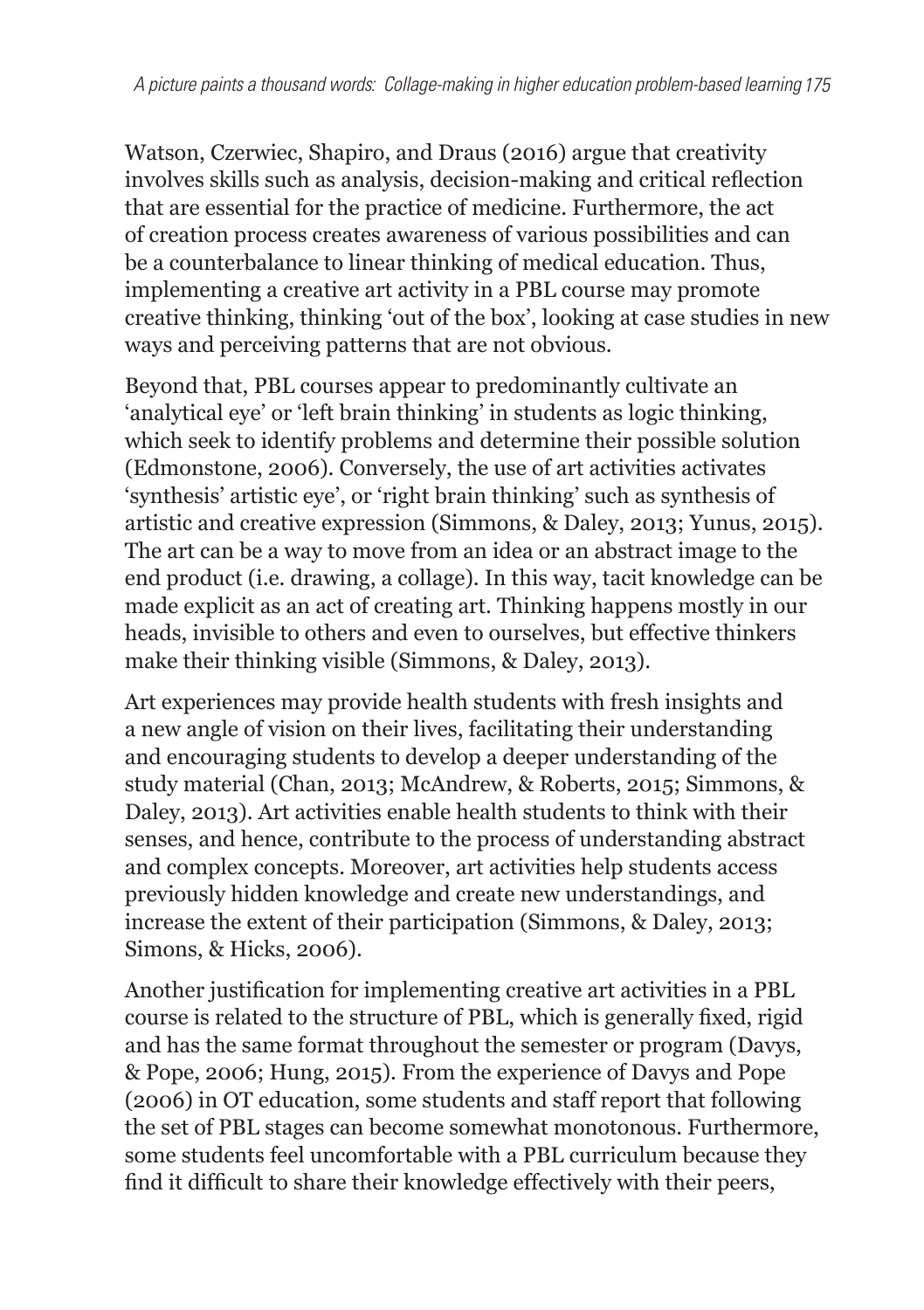due to their difficulty with assertively vocalising their findings within the group. This can lead to a sense of dissatisfaction, psychological withdrawal, and feelings of worthlessness (Davys, & Pope, 2006).

We believe that art activities can reduce these occurrences. Research has shown that the inclusion of a creative art experience generates an informal learning environment that facilitates students' collaboration, promotes emotional involvement, reduces anxiety and enhances enjoyment (Jones, Kittendorf, & Kumagai, 2017; Lave, 1996; Sawyer, 2011). Furthermore, in a previous study Avrech Bar, Pade, Jarus, Gat, Cohen, and Lipskaya-Velikosky (2018) explored the challenges manifested in a PBL course. Students who speak different native languages were compared. Students who spoke the local language as their first language were found to achieve higher grades than students who spoke the local language as their second language. Findings suggested that adjustments should be made in order to assist students challenged by language requirements in gaining higher grades in the program. Based on this study, we expected that implementation of a creative art activity, which does not require language, would give students time to process their experiences and improve their participation.

Few studies have examined the implementation of creative art activities in courses of higher education and little was written about the student involvement in the act of creation (Green at al., 2016; Simmons, & Daley, 2013). Therefore, the purpose of this study was to examine the outcomes of including a creative art activity, in this case collage, within a PBL meeting in the OT curriculum. In this paper, we present findings and insights regarding the impact that creating magazine collages had on students' learning skills. There are many varied artforms, such as painting, drawing, poetry writing, etc. We chose to use collage due to the advantages of visual art activities for the learning skills of students in health professions (Chan, 2013; McAndrew, & Roberts, 2015) and since it is readily available, accessible, convenient, and simple to use.

### **Method**

#### *Research design*

A qualitative-ethnographic study was conducted during 2016–2017 to better understand how the experience of creating an art activity affected OT students. This approach seems to us appropriate for the evaluation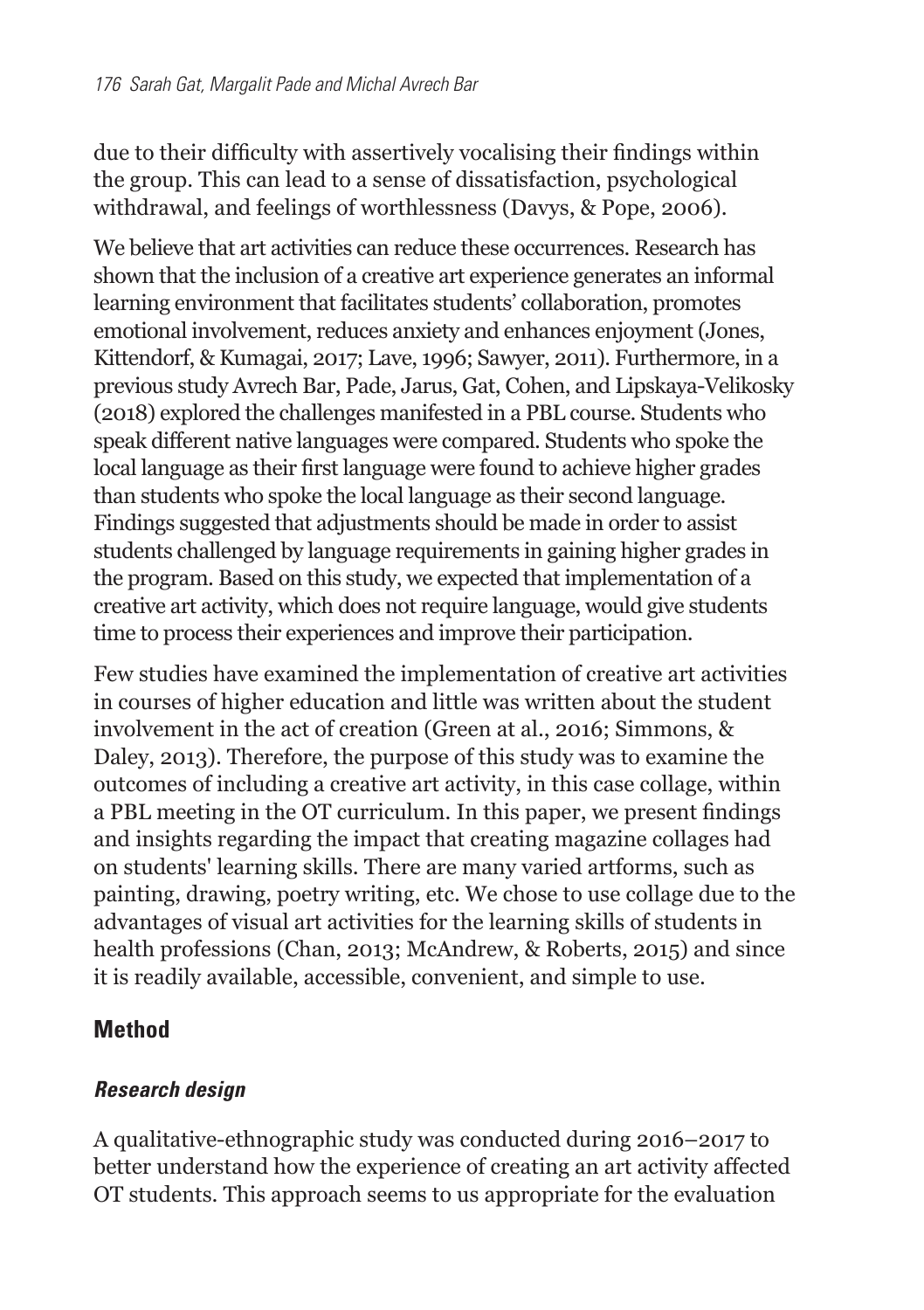of dynamic processes and for studying dynamic work and the reciprocal interaction between participants in class, as well as for in-depth understanding of teaching methods. Gobbo (2011) stated that schools and classrooms are cultural environments and, as such, are considered as 'fields' for ethnographic research. Most of the research in the qualitative-ethnographic approach is based on the phenomenological perspective (Moustakas, 1994). This approach derives from a theoretical orientation that focusses on the essence of the participants' experience and allows the researcher to begin the research without the need for a clear and well-defined theory (Mitchell, 2014; Moustakas, 1994).

The first author is a fieldwork coordinator and a group facilitator, with experience in group facilitation through art. She has previous experience in using creative art in therapeutic interventions with children. The second author is a lecturer and the first year coordinator of the PBL course. The third author is a lecturer and program manager of PBL.

### *Participants*

One hundred twenty six first year OT undergraduate students from two consecutive academic years in the School of Health Professions at Tel Aviv University, attended meetings of a PBL course that included a collage activity between the years  $2016 - -2017$  (2016: N=68; 2017: N=58). The research participants included 34 students (of the above 126). All the students were female, with an age range of 20–30. Four were minorities (matching the proportion of minorities in the class). In addition, nine tutors participated in the study (of the 18 tutors who attended the meetings that included the collage activity). All tutors were females, and they had between 1 to 10 years of experience in PBL tutoring. Three of the tutors were OT department faculty members and six were practicing OT clinicians.

## *Data collection*

Data collection was conducted in different ways in order to increase the trustworthiness (triangulation) of our results (Marom and Ashkenazi, 2012) and included open questionnaires, focus groups, semi-structured interviews, and direct observation (Table 1). These means were constructed by the researchers based on knowledge gained from the professional literature on PBL, creativity, and their personal experience in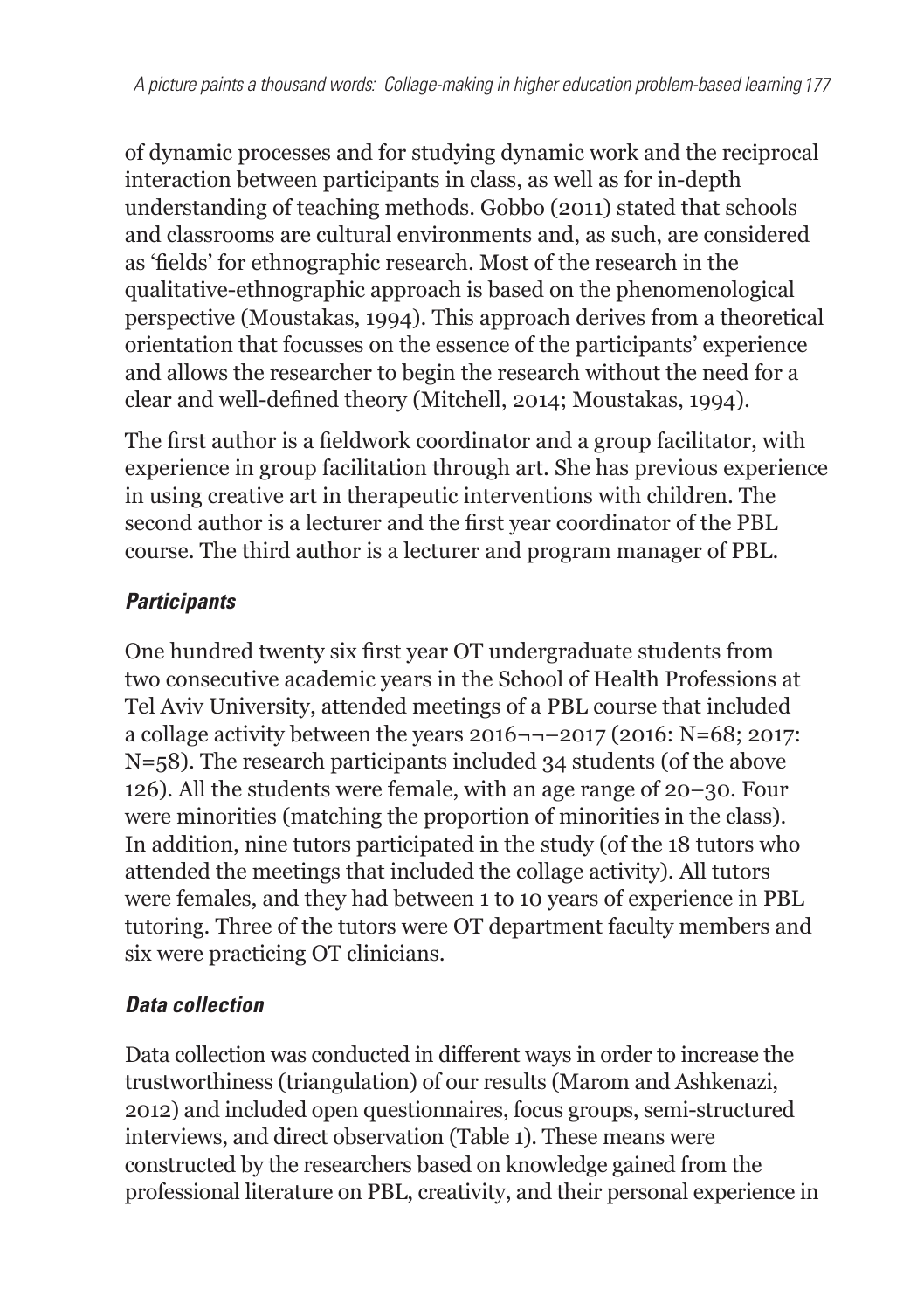integrating creative art activities in teaching and tutoring. The participants in each of the data collection methods were different from each other.

|      | <b>Open</b><br>questionnaires | <b>Focus groups</b>    | Semi-structured<br><i>interviews</i> | <b>Direct</b><br>observations          |
|------|-------------------------------|------------------------|--------------------------------------|----------------------------------------|
| 2016 | 10 students                   | 3 tutors               | 2 tutors                             |                                        |
| 2017 |                               | 7 students<br>4 tutors | 2 students                           | 15 students<br>(from 2 PBL)<br>groups) |

**Table 1. Various means for data collection**

#### *Open questionnaires*

In 2016, at the end of the second semester, questionnaires were sent to 68 first year OT undergraduate students by email. The questionnaire included open-ended questions exploring students' learning outcomes, experiences, feelings, thoughts, and insights regarding the process of creating a collage. Ten students responded. Examples of open-ended questions were: 'Characterize the benefits of the collage meeting for your learning and preparation skills', 'Do you feel/ think that the collage meeting was different than the other meetings'? 'Did you find the collage meeting beneficial? Please specify.'

#### *Focus groups and semi-structured interviews*

In 2016, nine tutors were asked to participate in a focus group in order to explore their experiences, feelings, thoughts, and insights regarding the process of creating a collage. The focus group was held in a quiet room in the OT department by two of the researchers (the first and the third authors) and included open- ended questions. Three tutors participated in a focus group and two were interviewed individually.

In 2017, at the end of the first semester, 58 first year students were asked by email to participate in a focus group at a time convenient to them. Seven of them participated in a focus group and two were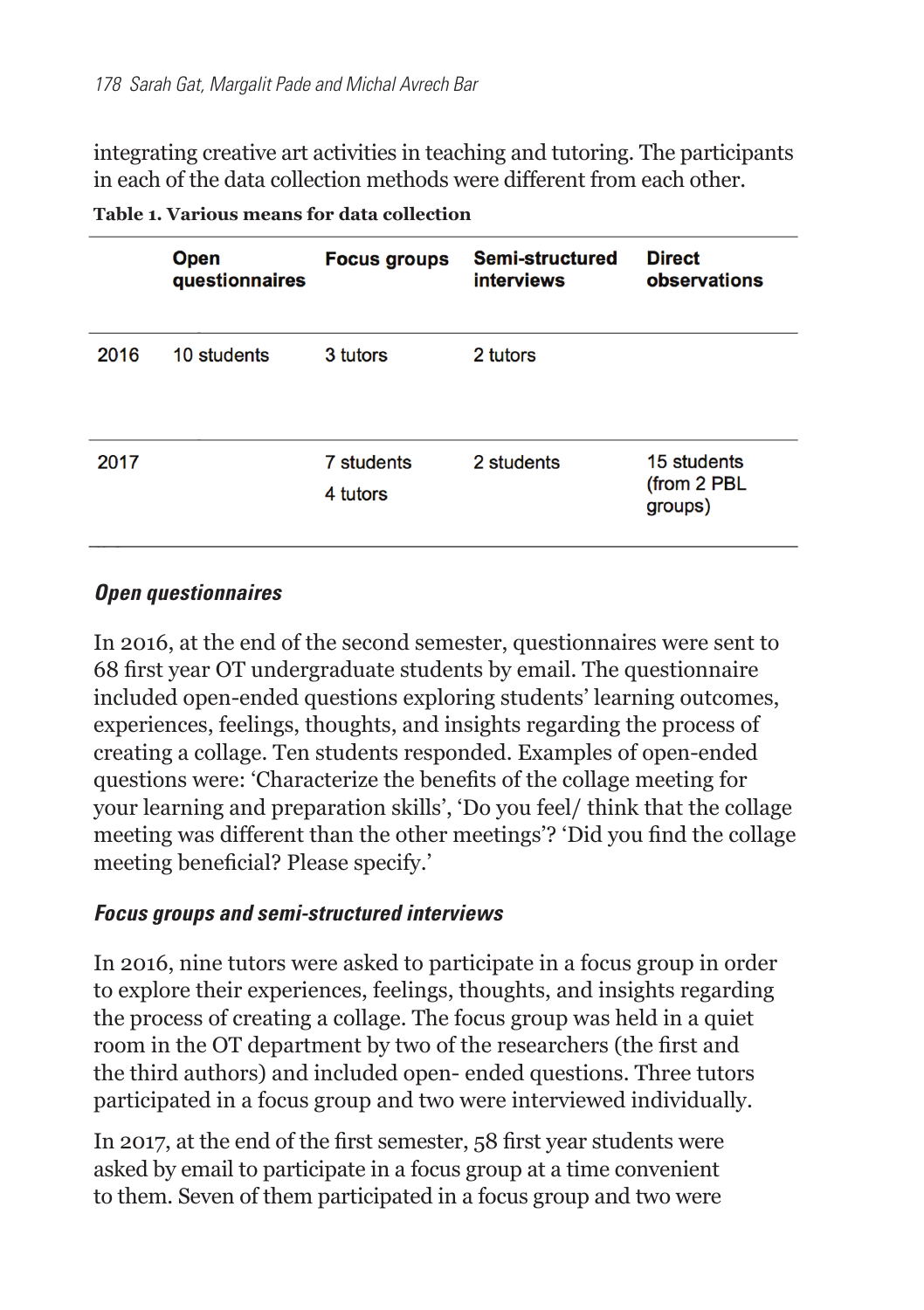interviewed individually. In 2017, four tutors participated in the focus group. An example of an open-ended question for students was 'How would you summarize your experience of the collage meeting?' Examples of open-ended questions for tutors were 'How would you summarize your experience and the students' experience of the collage meeting?' 'Characterize the benefits of the collage meeting for the parameters on which the students are evaluated in the course (learning and preparation skills, developing knowledge and achieving goals)'. The focus groups and the interviews were recorded and transcribed verbatim. The focus groups and the semi-structured interviews lasted an hour and a half each. These methods of data collection are viewed as appropriate methods when the researcher is familiar with the domain of inquiry in advance, but not enough to be able to anticipate the results (Marom, & Ashkenazi, 2012).

#### *Direct observation*

Additionally, in 2017, direct observations were conducted by the first author in two sessions (7 students in the first meeting and 8 in the second) to examine the entire process that took place during the meeting. The observation focussed on the tutors' instructions, the art activity, the interactions between the students and the subsequent discussion. The data generated by the observation included a written description of the process and a transcription of the discussion.

#### *Procedure*

The study was approved by the ethical committee of Tel Aviv University. All participants included in the study (students and tutors) signed an informed consent form. The PBL course in our department is included in the curriculum from the first year of studies and continues until the end of the fourth year. Each year students are divided into nine groups of 6–8 students. The groups meet once a week for two academic hours (90 minutes). Each group has one tutor who guides the students in the learning process. The PBL tutorial sessions are organised accordingly: students first choose a problem, read it aloud, identify and clarify unfamiliar terms, brainstorm questions, derive learning objectives from the questions, study inbetween the sessions, return to the tutorial with new information to discuss with the group, identify new learning objectives, and evaluate each other's performance at the end of each meeting.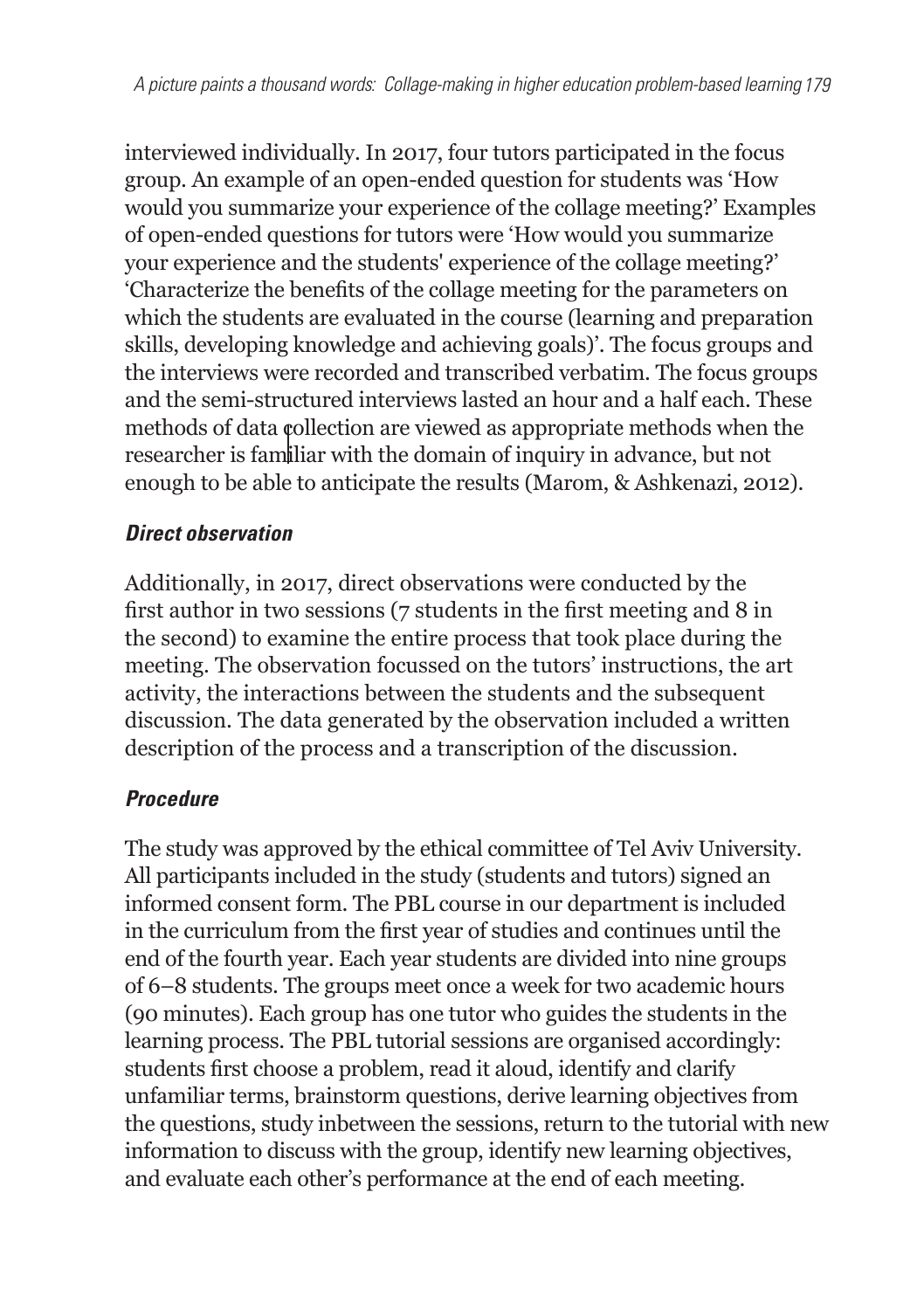For the purpose of this study, in one meeting of the PBL course 126 first year OT undergraduate students were asked to create a collage reflecting the case study they chose, followed by a discussion of the experience (see Figure 1). In 2016, the collage activity was scheduled for the fifth meeting (of 13) and in 2017 it was held in the third meeting. We conducted the meetings in two different timings during the course in order to examine whether the timing had any impact on the findings.

Prior to the meeting in which the collage activity was held, the tutors were given creative means for creating the collage, such as coloured magazines, glue, scissors, crayons, magic markers, and received an explanation of the process by a first-year coordinator (the second author).

The structure of the meetings was uniform and included the following stages: choosing a new case study; creating an individual collage in twenty minutes based on the description of the case study that each group chose; sharing the experience with the group; selecting learning objectives for the next meeting, and giving or receiving feedback. Before creating their collages, the students received the following instructions from their tutors: 'You have before you different materials. I invite you to use them to create your own collage that reflects your perception of the case study'. After creating the collage, the tutors gave the following instruction: 'Now I invite you to share the creative process and its content with the group'. If the students found it difficult to share their experience, then the tutor's role was to stimulate discussion by asking open-ended questions such as 'How did you choose the pictures?' 'What does the collage present and how does it relate to the case study?' 'What did you learn about the client in the case study and about yourselves?'

```
Figure 1. Example of a collage (S 7)
```
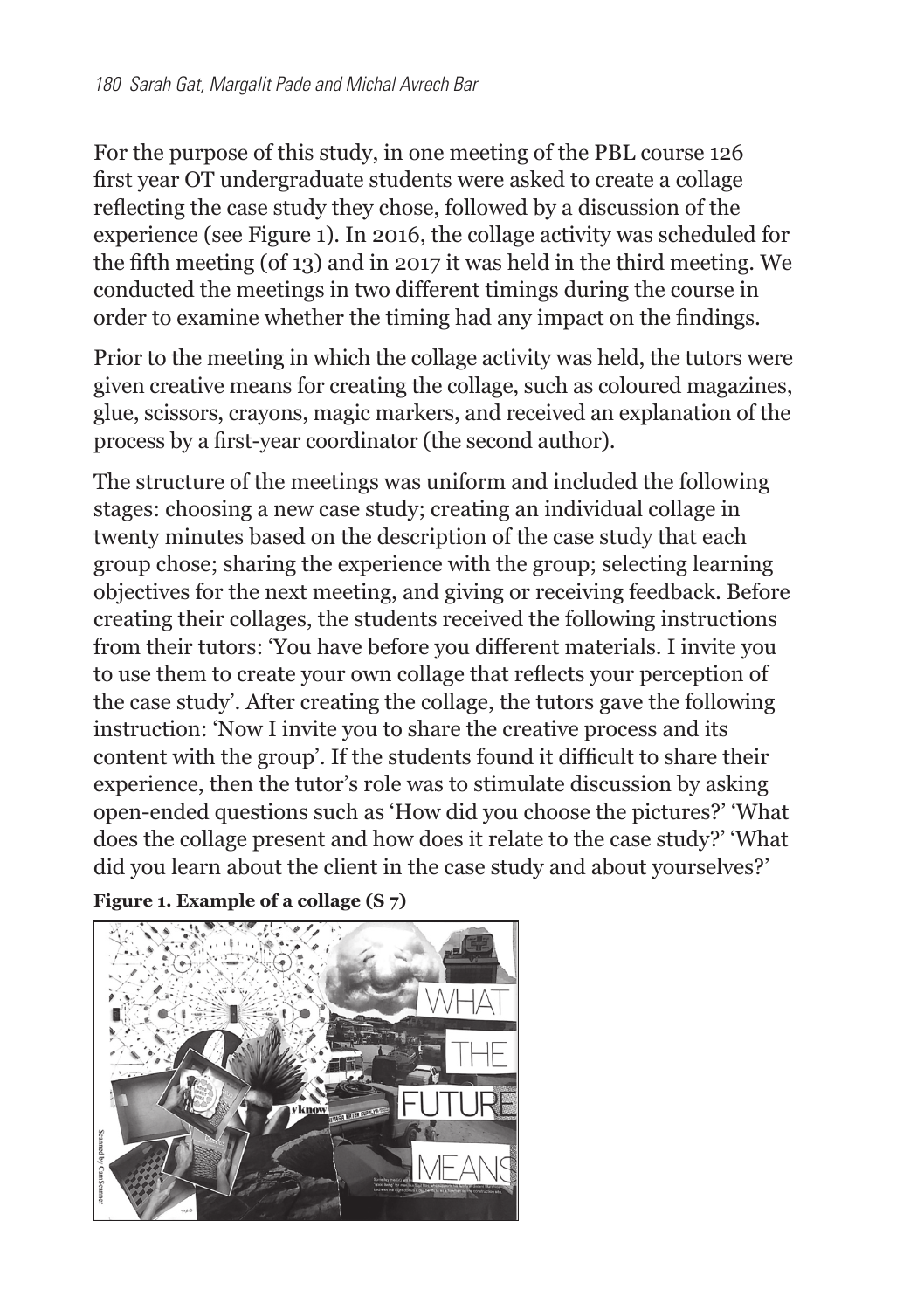*A picture paints a thousand words: Collage-making in higher education problem-based learning 181*

## **Data analysis**

A content analysis plan based on Shkedi's (2003) work was conducted in three stages: the initial review, developing mapping categories, and building a mapping categories tree. The initial review stage involved line-by-line open coding (Strauss, & Corbin, 1994): dividing the open questionnaires, focus groups, interviews, and direct observation transcript into meaningful segments, and naming segments using the participants' language. The mapping stage included clustering the segments (from all transcripts) into initial categories and developing a new system of categories. The final categories were arranged in main and sub-categories. The researchers then specified the relationship between each category and the other categories and created main categories, while attempting to detect the relationship between them as part of a process of conceptualisation (Shkedi, 2003). Once the main categories and sub-categories were verified by returning to the data, the researchers organised the mapping into the categories tree (Figure 2).





These three stages were undertaken by the first and the third authors and by a research assistant, who analysed the data at first individually and then with the two authors by discussing, questioning, proposing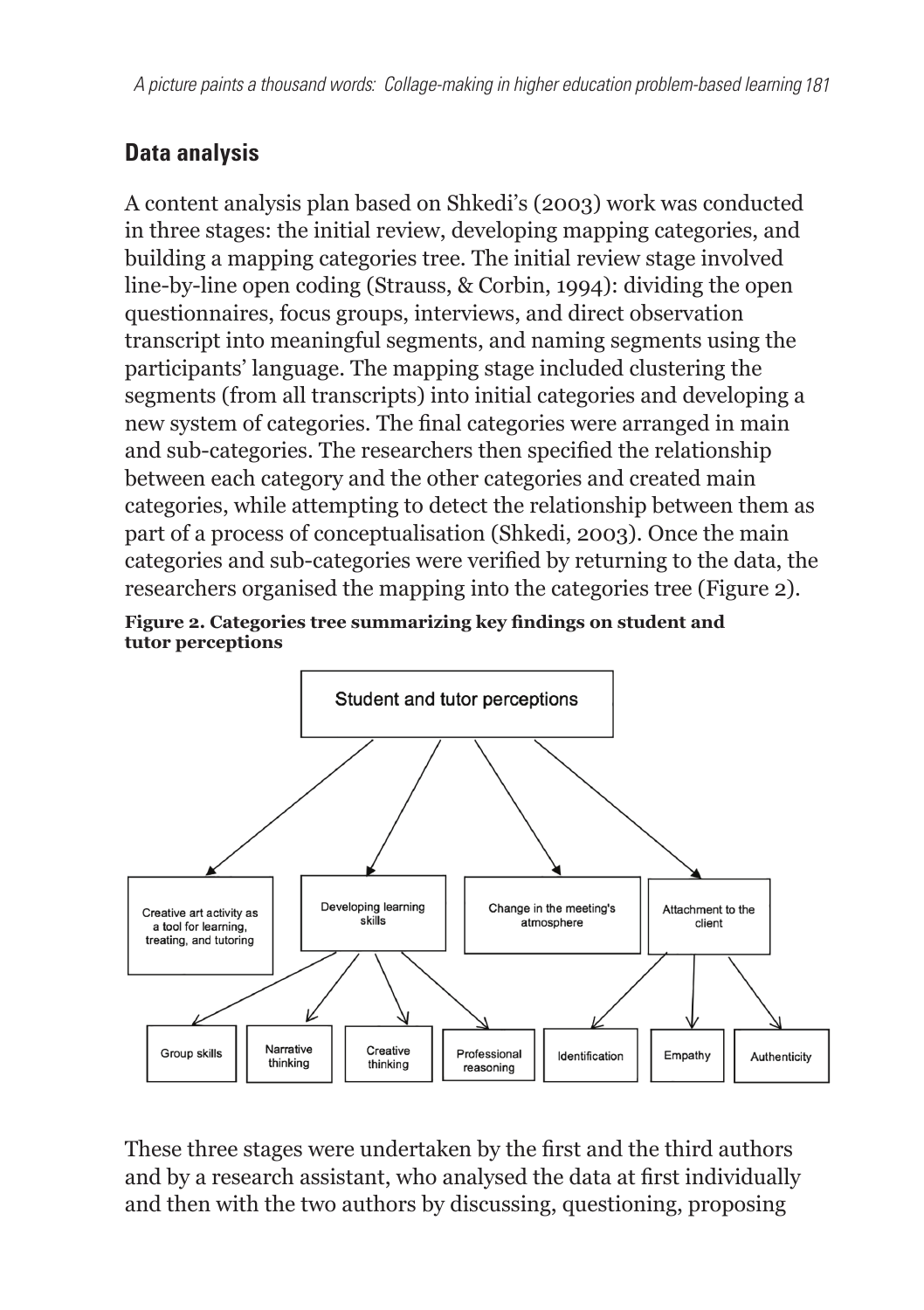alternatives, and verifying linkages throughout the coding. The research assistant had no prior knowledge of using art activities in higher education to ensure more trustworthiness results.

The data analysis began at the end of the first year with open coding of the questionnaires and interviews, and identifying initial categories. At that stage, we decided to continue our study to obtain more information from the students and their tutors. At the end of the second year, we analysed all the data. Data from the second year strengthened the initial categories, although the collage activity was scheduled for different times during the course in each year.

Representative quotations were identified to highlight the categories. The reporting of this qualitative study is in accordance with the consolidated criteria for reporting qualitative research (Tong, Sainsbury, & Craig, 2007).

### **Results**

Analysis of transcripts from the open questionnaires, focus groups, interviews, and direct observations revealed four main categories regarding perceptions of students and tutors about the creative art activity in a PBL meeting: (a) attachment to the client, (b) change in the meeting's atmosphere, (c) developing learning skills, and (d) a creative art activity as a tool for learning, treating, and tutoring. These categories were found for both years 2016 and 2017, regardless of the point in time in which the collage meeting took place. These categories and their subcategories are detailed in the tree shown in Figure 2. Each main category will be described in detail and illustrated with excerpts from the various means of data collection. Students are represented by the letter S and tutors by the letter T.

#### *Attachment to the client*

The students reported that through the creation of the collage the attachment to the client described in the case study becomes more intense. These feelings were also reported by tutors and observed in the direct observations. Engaging in visual stimulation, the collage created a picture of the person described in the case study, led to feelings of closeness to the client, and raised the awareness and emotional involvement of students: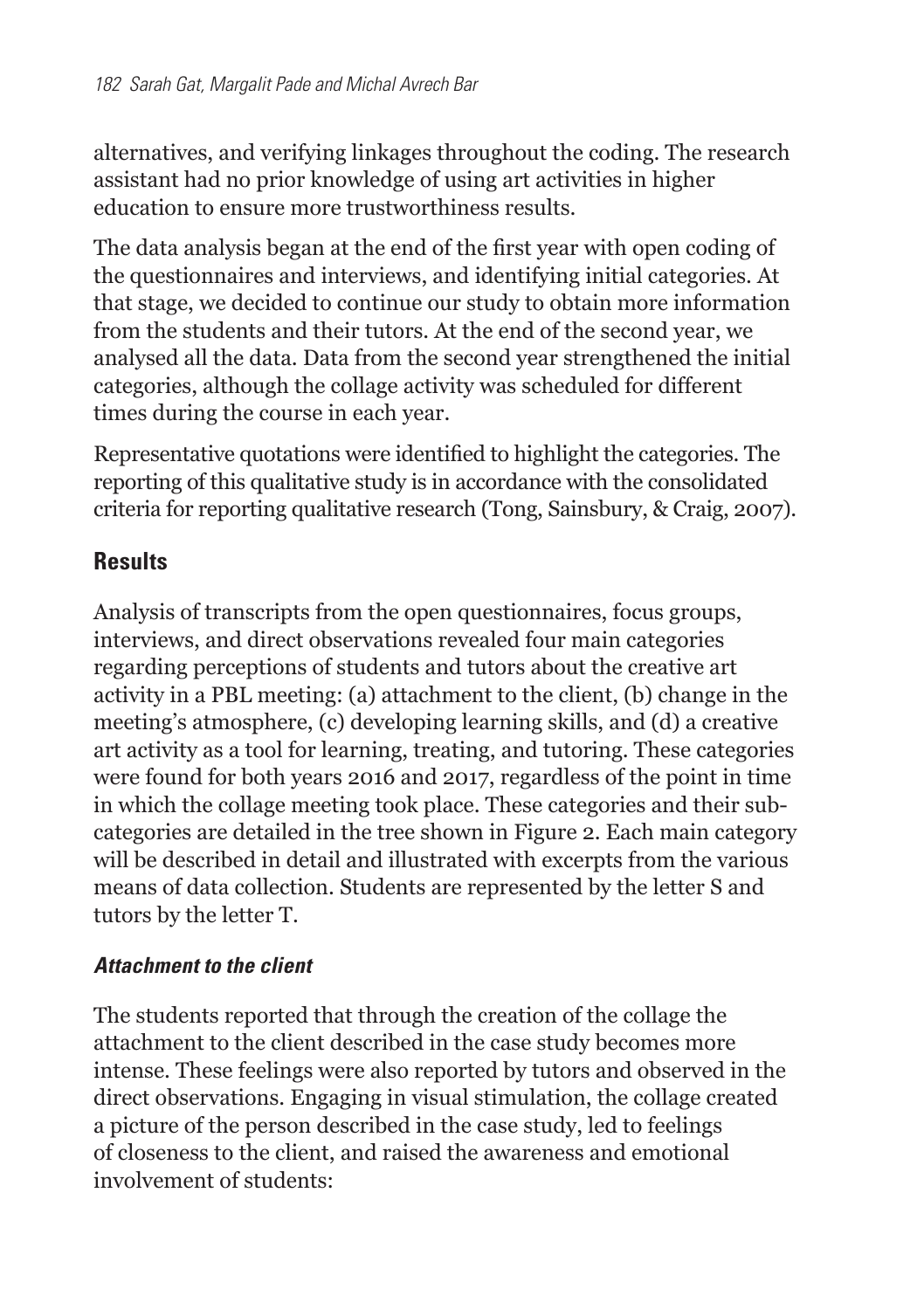'I had a stronger connection to the client.' (S 1).

'It made me emotionally involved.' (S 2).

'I see the client clearly … He felt more authentic for me.' (S 4)

In addition, T1 stated:

'It gave them the opportunity to become attached to the person in the case study.'

In these examples, we notice that the students developed feelings of empathy and authenticity. For example:

'There was a feeling that we saw the client clearly, and created a picture of a genuine man.' (S 8)

Another phenomenon observed and reported by students is the strengthening of identification feelings. For example, when the students dealt with and discussed a case study that related to eating disorders, one student began to cry because she remembered a time when she was dealing with the same disorder.

One of the students (S 5) described all these phenomena well:

 'I felt that at this meeting I was looking at the client himself, his feelings, his life, not only dry statistics and data.'

In addition, the students and tutors reported that this meeting encouraged the students to turn more often to the clinical field for information (such as interviewing a professional team member or clients) in order to study their learning objectives and not to rely only on papers in academic journals. As a result of utilising visual means, followed by the development of feelings of empathy and authenticity, the students obtained an understanding that they have the option of receiving answers to their learning objectives in the clinical field and not only through theoretical resources.

#### *Change in the meeting's atmosphere*

The structure and process of the meeting in which the students created a collage was somewhat different from the other meetings. It may be said that the structure was 'looser' and less strict than that of other meetings. Although there was a case study to investigate, the instructions were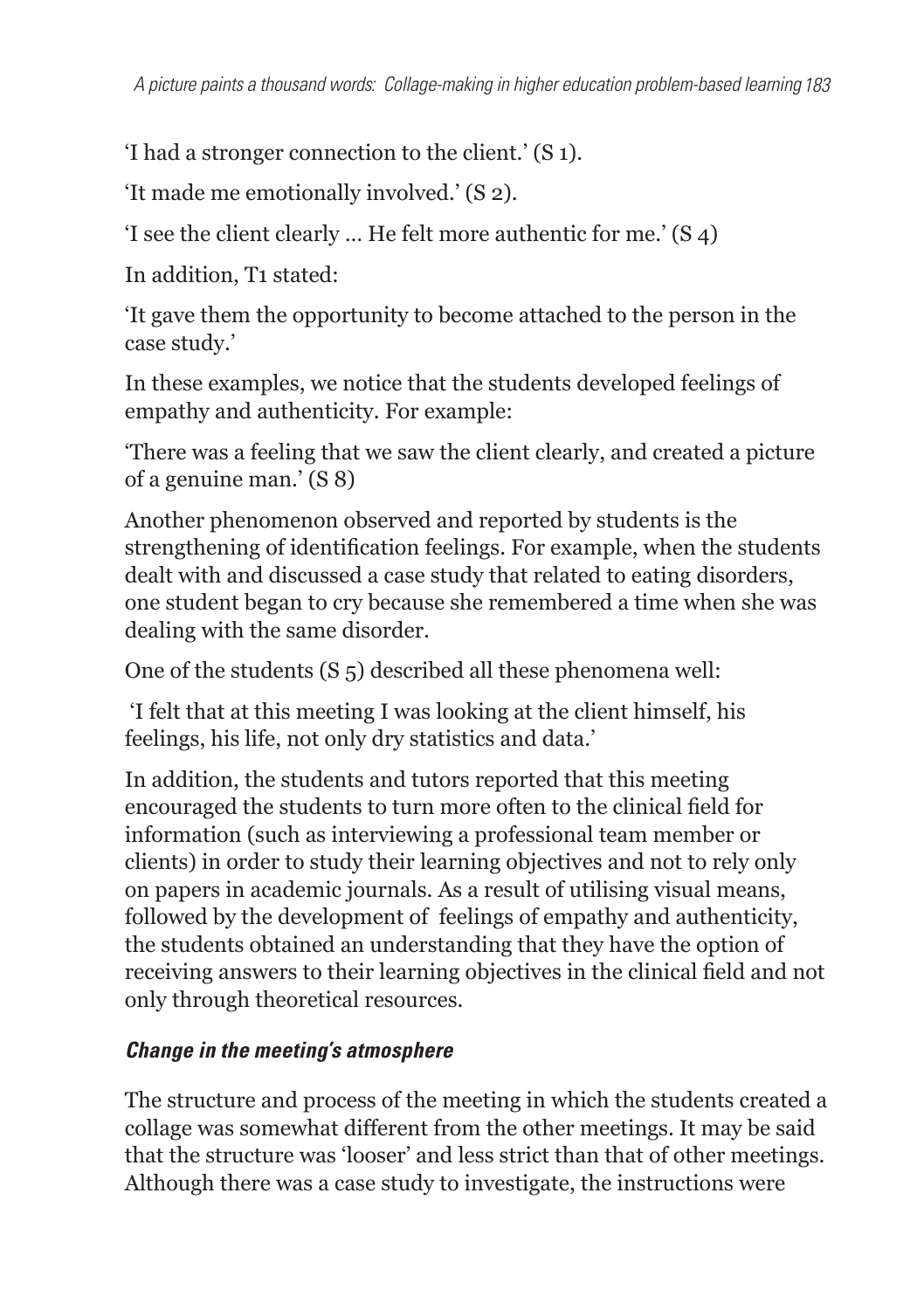general and allowed students to choose what to do in the process itself and in this respect, the nature of the meeting was partly 'improvised' and open to interpretation. Such a 'loose' structure enabled students to create a dialogue that fosters discovery, innovation, various interpretations, and the construction of a professional identity (Erez, & Nouri, 2010; Lave, 1996; Sawyer, 2011).

The students reported that the change of structure and the process of the meeting created a change in the atmosphere. They often used expressions such as:

'Refreshing', 'breaking routine', 'flowing', 'informal', 'does not create commitment/ obligation', 'less competitive', and 'causes surprise'.

S 3 described this in detail:

'The atmosphere was calm and relaxed without the tension of sharing the information you prepared for class.'

Tutors used the following similar expressions to describe the meeting:

'Pleasant', 'flowing', and 'release'.

Students and tutors pointed out that the meeting's structure and atmosphere enabled a time to think and to process thoughts and feelings. For example, (S 1) stated:

'I had time to think and process my thoughts, and not in words' and T 2 added that: ' ... this atmosphere enables learning'.

These findings led us to the third main category.

#### *Developing learning skills*

Students and tutors reported that the meeting contributed to the development of professional reasoning skills, creative thinking, and group skills. The students pointed out that the visual means in the form of a collage enabled them to think more deeply and to stimulate previous knowledge.

Below are quotations of two students and one tutor:

'The magazine pictures helped me retrieve my former knowledge…' (S 6). 'It stimulated me to retrieve knowledge …' (S 7).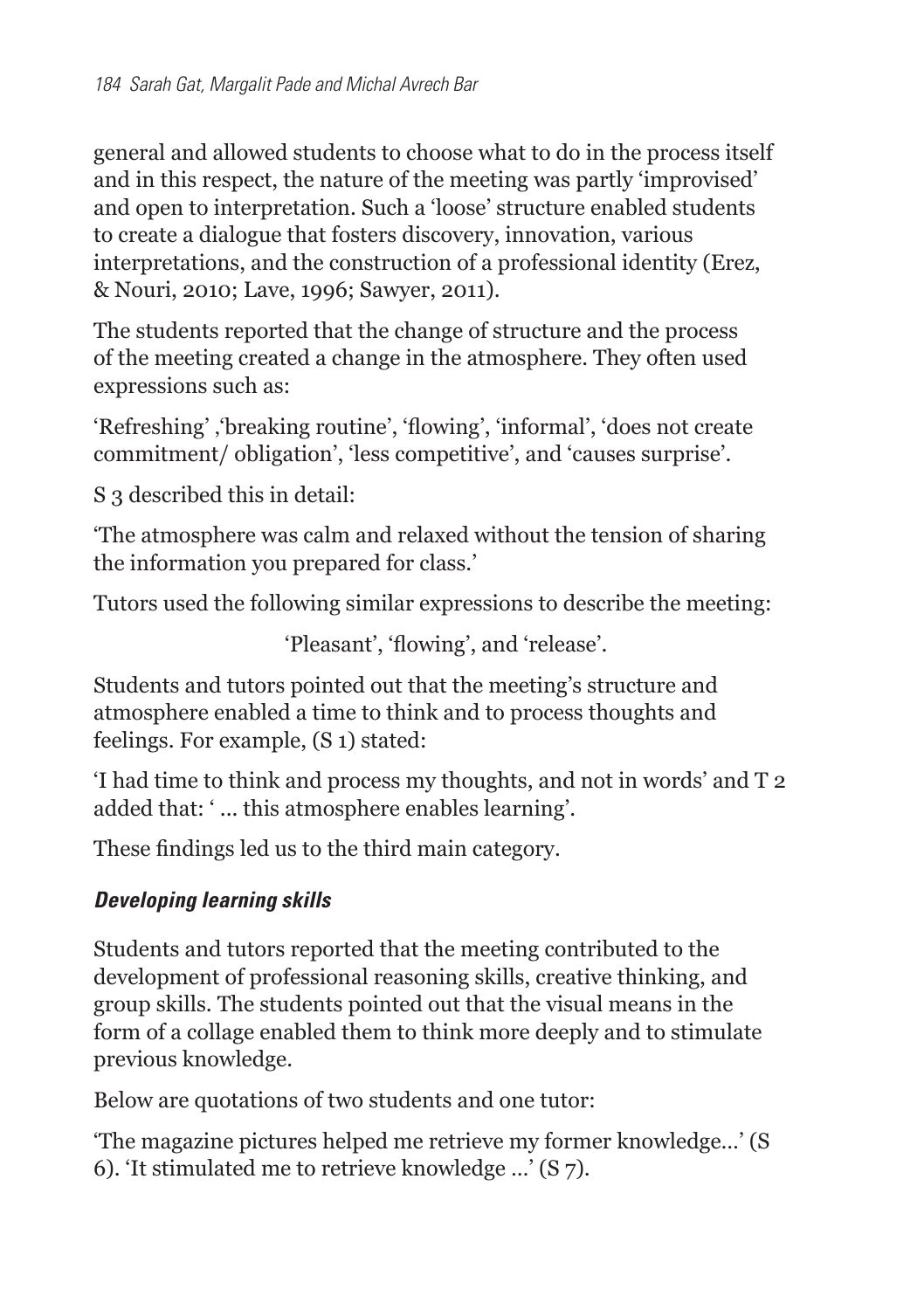'The process helped the students create a connection with knowledge that they acquired in their theoretical courses' (T 1).

In addition, students and tutors argued that the meeting contributed to raising learning objectives as part of the professional reasoning process. The variety of pictures in the magazines enabled them to think about inquiry objectives they would not have thought of without them. S 3 stated:

'We have progressed in determining objectives' and S 7: 'It contributed to different inquiry objectives, more experiences, less physical'.

T 3 agreed that creating the collage 'raised a lot of learning objectives'.

Searching for pictures in the magazines enabled students to understand the client's narrative from many different aspects, such as his environment, roles, and everyday occupations. For example, when a student discovered a picture of a family, it reminded her that the client had a family:

'I thought more about the client's occupations and his surroundings … I saw a tree and its roots; this reminded me that the client has a community and a family' (S 6).

S 1 stated:

'We were able to see the different world views in the same case study and to see that even though we all study the same profession, we think differently.'

In addition, a tutor added:

'The client can be seen from various aspects ... The collage reflected the student's personality ... enabled her to express herself in more narrative thinking and less academic'(T5).

It seems that the process of considering the client from different aspects (emotional, social, and cognitive) and the development of feelings of empathy and authenticity contributed to the development of creative thinking. Creative thinking means thinking about new things or thinking in new ways. It is thinking 'outside the box' (Adams, 2005). Students and tutors reported the development of these forms of thinking. S 10 stated:

'(The collage) contributed to the research skills and really changed our patterns of thinking' and S 7 added: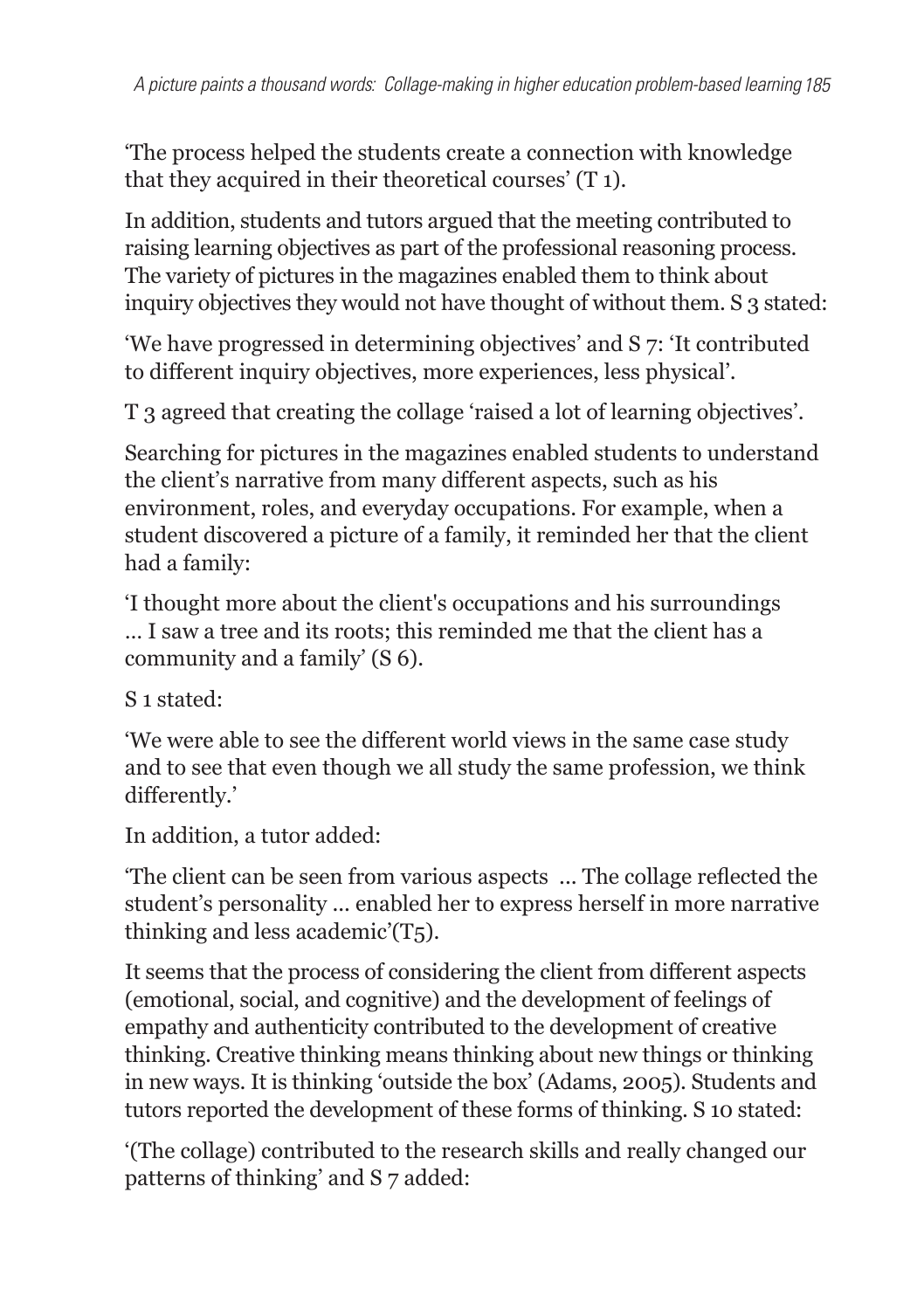'It opened my mind to a different thinking ... contributed to thinking out of the box ... developed our narrative thinking, enabled expression of the personal voice of each of us, there was room for personal interpretation.'

The tutors had similar reflections. T 4 perceived the collage as a

'Potential for promoting creative ... thinking skills.'

One of the significant influences of the process of creating the collage was the development of group skills. In the PBL course, group skills include helping and contributing to the group, sensitivity to the needs of the group's members, respect for their opinions, listening, communication skills, and teamwork (Scaffa, & Wooster, 2004). Statements of students and tutors, as well as the direct observations, support this process:

'It enabled group collaboration and gave each group a place to express their views on the subject, and thus opened the door to a deeper acquaintance with the group's participants' (S 4).

Students and tutors reported that students, who had difficulty expressing themselves in the group, expressed themselves better in this meeting:

'It was easier for me to speak in the group when I knew that everything I said was correct and not subject to criticism. In addition, there was someone in my group who was always afraid to speak, and suddenly, at the collage meeting she asked to speak first' (S 8).

'The visual stimulation made it easier for me to bring the content theoretically' (S 11).

And tutors made statements such as:

'The students were sensitive to each other', it helped them get to know each other' (T<sub>3</sub>).

'Their acquaintance became deeper' (T 6).

Not only did they get to know each other better, but some students said that they received a different acquaintance with the tutor.

'It changed the dynamics with the tutor' (S 8).

In addition, tutors pointed out that they got to know the students better.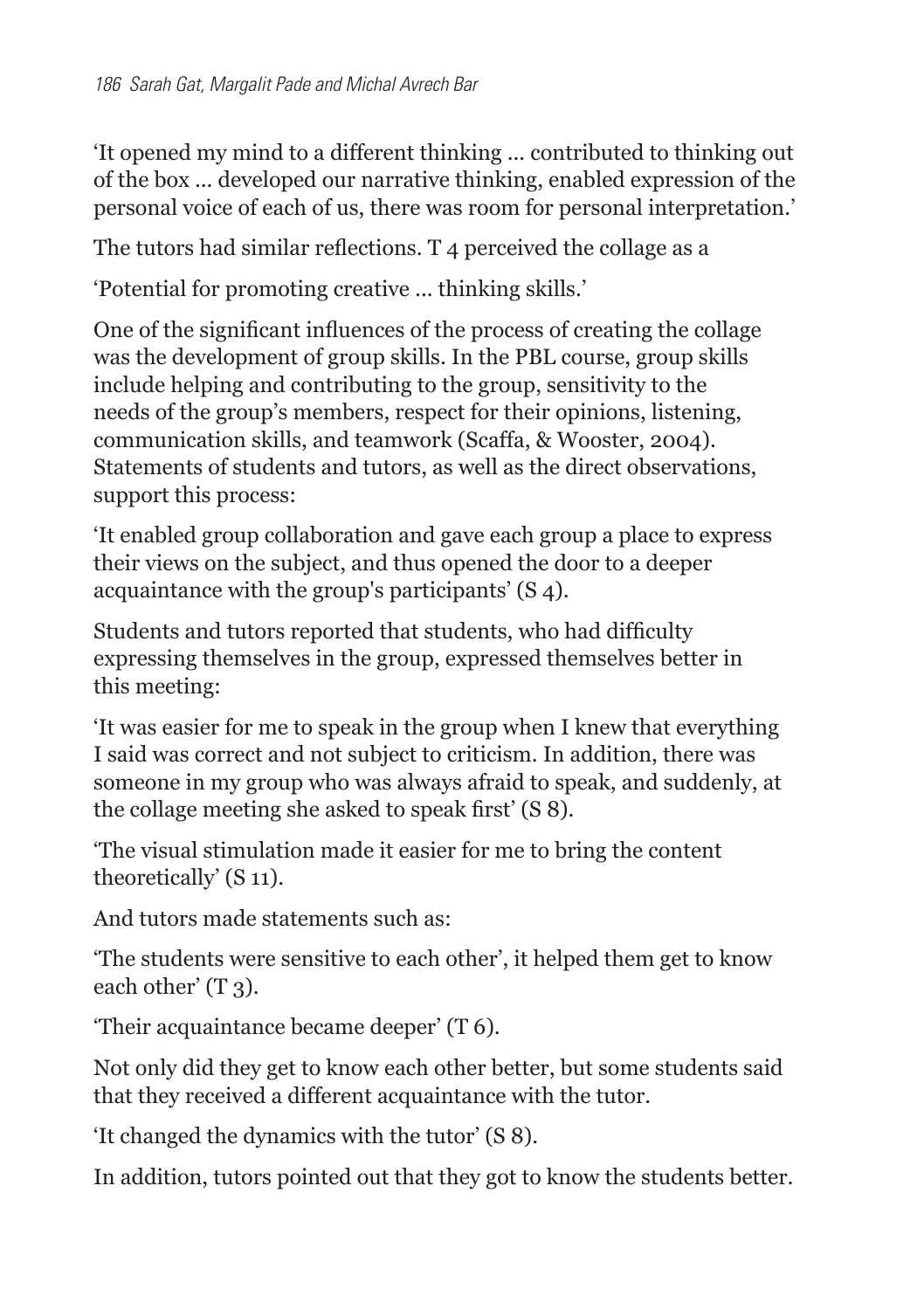### *Creative art activity as a learning, treating, and tutoring tool*

Since the PBL course is mostly based on verbal discussions, creating a collage gave students a new learning and treating tool. It also gave the tutors a new tutoring tool for facilitating the groups.

A student said that engaging in cutting out magazine pictures with scissors made her think about the difficulty the client had with using scissors:

'When I used the scissors, I thought about Daniel (the client in the case study) who might have a problem using scissors' ... 'Using the scissors helps understand the difficulties of the client in the case study' (S 8).

This quotation emphasises how creating a collage during the learning process was a tool that helped the students in their learning process.

Others students stated how the collage could serve as a tool in the intervention process in OT. S 9 said:

'It is an accessible means for many people and therefore an adequate means for treatment.'

S 14 explained:

'As a person who has never been in a therapeutic situation as a patient, I realise how easy it is to express ideas through the collage. I understand now why occupational therapists use the collage as a treatment tool.'

Tutors reported that the collage activity gave them the idea to integrate art activity in tutoring and not only in treatment:

'It is a means of teaching.' 'It is a means that may help me direct the students' (T 7).

Thus, students were enriched by receiving learning and therapeutic tool and tutors a tutoring and teaching tool, meeting the need for active teaching and active learning by students.

## **Discussion**

The aim of the present study was to explore the impact of a creative art activity on health profession's students and tutors in a PBL course. Through open questionnaires, interviews, focus groups, and direct observations during the meetings, findings revealed four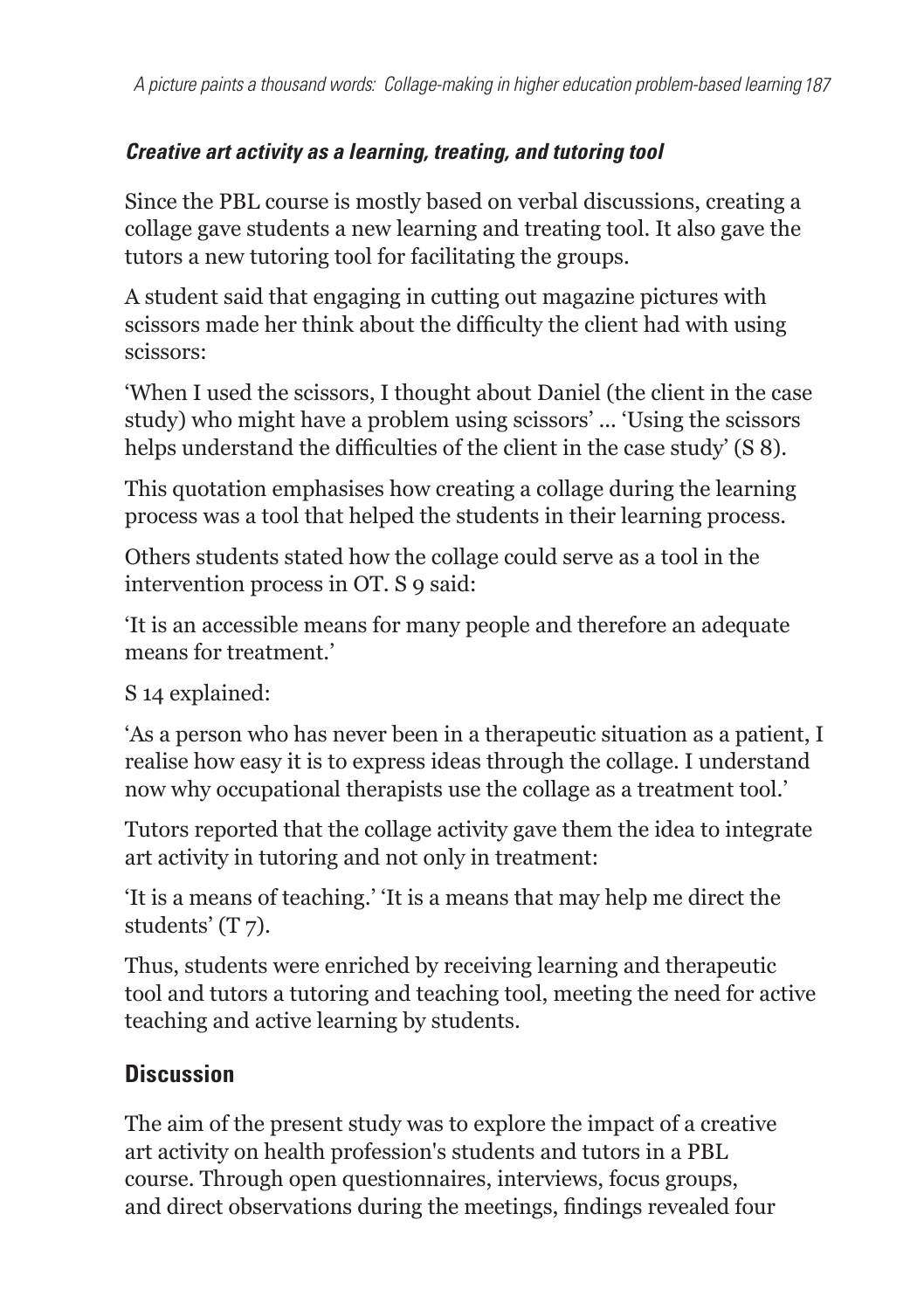main categories: attachment to the client, change in the meeting's atmosphere, developing learning skills, and a creative art activity as learning, treating and tutoring tool.

The findings of this study are consistent with the professional literature regarding the use of a creative art activity in education. The literature describes creative art activities as those that enable participants to re-experience objects, events, and identities in new ways, provide an opportunity for cultivating rich ideas, as well as allowing better understanding of themselves and stimulating thinking (Chan, 2013; Jones et al., 2017; Simmons, & Daley, 2013). A qualitative study conducted by Jones et al. (2017) explored how the creation of artwork might impact medical students. The authors found that students consequently experience enhanced awareness of those with illness, similar to what our findings regarding attachment to the client. A creative art activity allowed students to respond emotionally to illness encountered by them or their relatives (Jones et al. 2017). We also found that while creating the collage, students recalled their own and their relatives' coping with illness, and thus identified more closely with the client. Furthermore, our study revealed another aspect, which is authenticity. Authenticity is considered as one of the dimensions of active and constructive learning, equipping students with the necessary skills for their future and encouraging proactive learning experiences (Alt, 2016).

With regard to the category of change in the meeting's atmosphere, our study supports Csikszentmihalyi's view on the importance of context in the creativity process (Csikszentmihalyi, 1996). The possibility of performing an art activity during a PBL course created an informal environment with rules that were more flexible and open than in the rest of the meetings. Such an environment and open space gives students time to consolidate and conceptualise their thoughts and feelings and find new ideas (Hung, 2015; Gibson, 2010). Additionally, students were surprised to receive such a creative art activity since the other meetings involved verbal discussions with stricter rules. Such an element of surprise develops discovery, insight, and growth (Eisner, 2002). Consistent with other research (Chan, 2013; Eisner, 2002; Jones et al. 2017; Simmons, & Daley, 2013) this growth was also reflected in our findings about learning skills such as professional reasoning and group skills. Using a creative art activity makes unconscious thoughts and feelings explicit, because it transforms them into tangible material; thus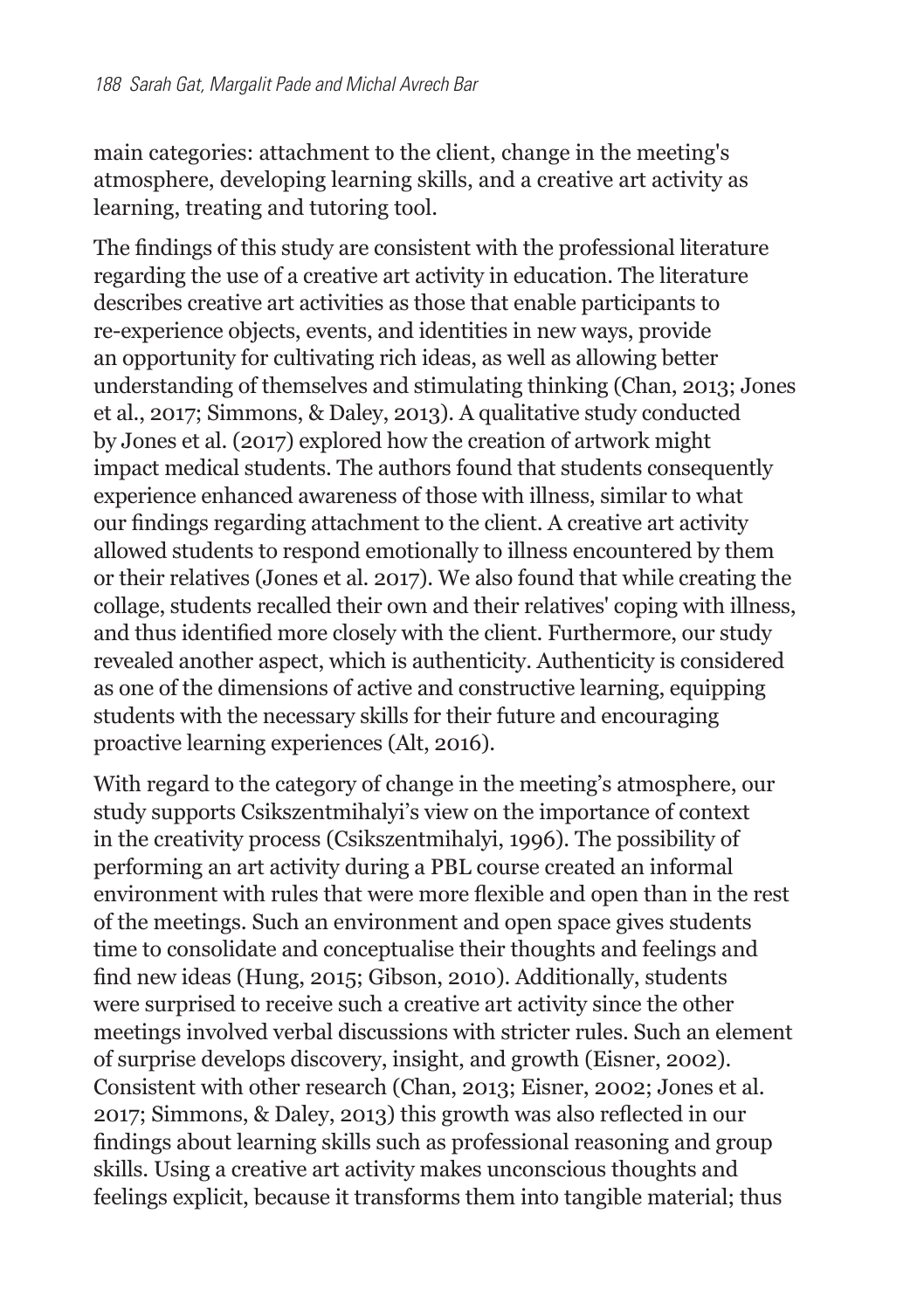participants gain opportunities to make new meanings and connections among their ideas and seem better able to access hidden knowledge (Eisner, 2002; Jones et al. 2017). As stated above, reports by students and tutors demonstrate that creating a collage enabled students to stimulate previous knowledge and to view the client from diverse aspects. Furthermore, the findings revealed that creating a collage helped students focus their learning objectives. This finding is consistent with the research conducted by Simmons and Daley (2013), who used collage in two graduate classes on identity development and in a national conference workshop on the same topic. Students in our study, similar to those in Simmons and Daley's, reported that the learning objectives evolved while looking through magazines and creating a collage.

We believe that changing the atmosphere in a PBL meeting by creating a collage developed not only professional skills but also group skills. The atmosphere described by students as 'informal', 'non-obligatory', and 'less competitive' enabled students to express themselves easily. Additionally, creating a collage influenced how they saw themselves and each other, and tutors also got to know them better through their products and reflections on the process. The finding that a creative art activity develops communication and group skills is also supported by a study conducted by Jones et al. among medical students (2017). Unexpectedly and contrary to our expectations, there was no improvement in the participation of students from minority groups (who are challenged by language requirements), but as the students stated, the process changed the set of roles in the group, equality was created, and the quiet students shared more often.

The professional literature gives us a fragmented and limited picture of the acquisition of oral presentation skills. Oral presentation skills involve a combination of instructional environment variables, student characteristics, and their learning process and performance (Amirian, & Tavakoli, 2016). Lack of confidence and of self-efficacy are more noticeable when students must perform a task before an audience because students become the focal point of the class and have to share their information and present it orally to the class. Therefore, when a change was made in the atmosphere by using a creative art activity, students who had not been participating verbally due to various personal reasons participated more often.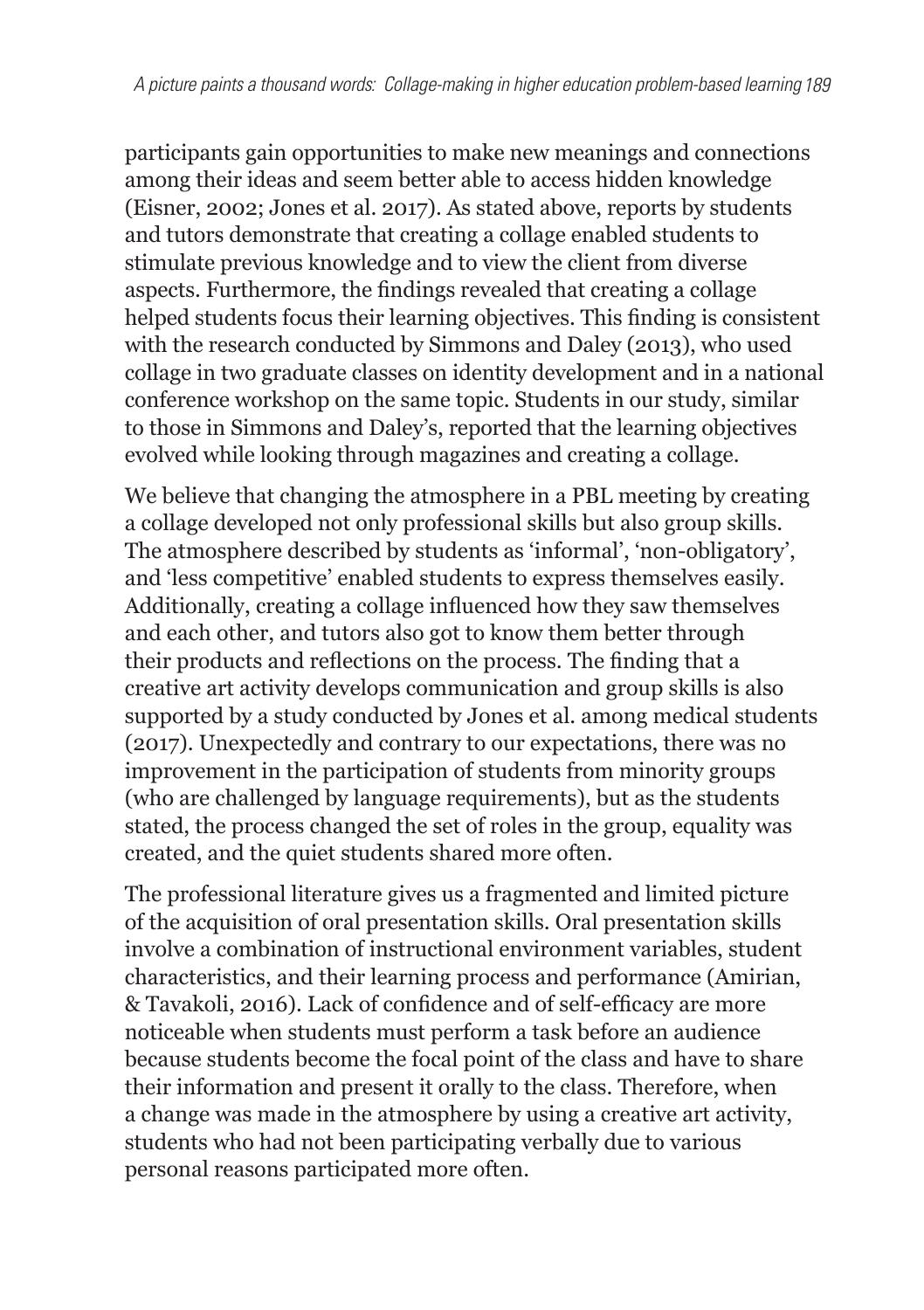The fourth category found in the study was creative art activity as a learning, treating, and tutoring tool. This finding is similar to Simmons and Daley's (2013) findings whereby collage is a powerful learning tool for adult learners. Students in the current study reported that familiarity with the collage make them realise that they can use art activities as a tool for learning and as a therapeutic tool with their clients in the future. Tutors reported that they now realise that creative art activities can be a tutoring tool. This insight is especially important when teaching OT students and other health professions practitioners, who need skills such as creativity, communication, and professional thinking for their practice (Adam, Peters, & Chipchase, 2013; Lewin, & Reed, 1998).

Based on our findings we propose that the collage in the case study be perceived as a type of metaphor. The metaphor is a language of the right hemisphere of the brain; it brings to mind the inner contents charged with emotions and the very encounter with newly evoked feelings. Therefore, using metaphors makes it possible to penetrate the verbal language and reveal a hidden, complex dimension that touches upon inner truth (Mills, & Crowley, 2014). Thus, it is not surprising that we found students to report feelings of authenticity, empathy, and identification. Furthermore, the collage as a metaphor of the case study also appears to have led to the enhancement of thinking skills. Metaphors play a central role in learning processes in the acquisition of entirely new knowledge or in the reconstruction of existing knowledge schemes, since the metaphor makes it possible to look at a new concept via other well-known concepts. Students often face a problem that cannot be explained in their existing conceptual system and in order to solve the problem the metaphor offers a different way of looking at it. In addition, the use of metaphors aids the process of understanding abstract and complex concepts and promotes active learning (Carter, & Pitcher, 2010; Ryman, Porter, & Galbraith, 2009). The collage as a metaphor plays a central role not only in the learning process but also in the teaching process, especially in terms of improving individual teacher performance and teaching practice (McCandless, 2012; Singh, 2010). This is congruent with our study findings as the creative art activity was a tool for learning and teaching.

#### **Limitations**

This study has several limitations. First, the study was limited to one course – a PBL course – within one department, among first year OT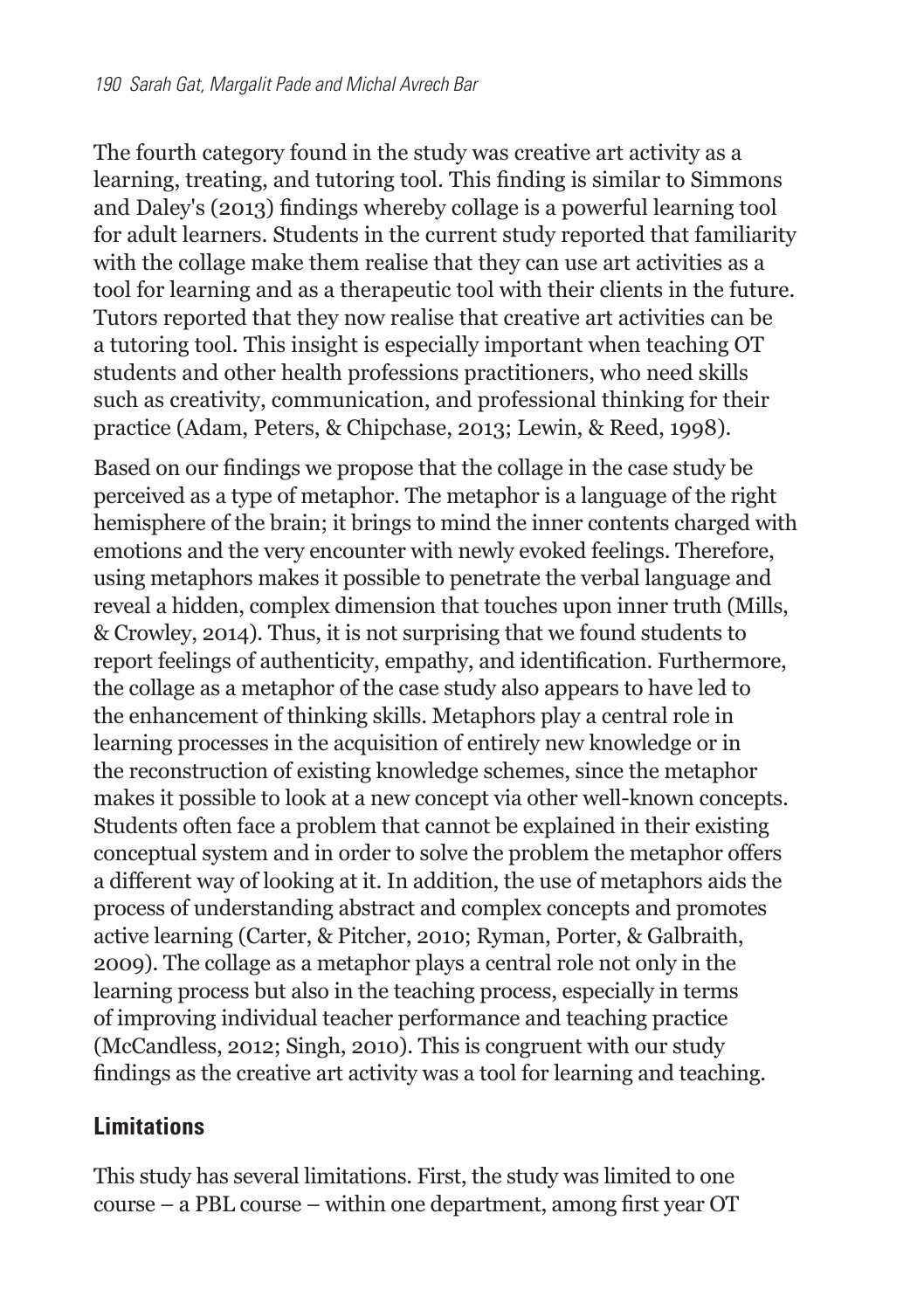students. Thus, the perceptions of the participating students and tutors may not be representative of all students who participate in other courses, classes, or departments. Second, the participating students and tutors were volunteers in the study and thus may have been particularly cooperative and enthusiastic. However, this is a common limitation in qualitative research (Jones et al. 2017). Finally, there was only one meeting with a single activity – a collage – hence; it does not necessarily reflect results that would have been obtained from other art activities. We suggest studying the collage created by the students in additional meetings and/or studying other creative art activities such as painting, dancing, and poetry.

## **Conclusions**

The current study shed new light on the advantages of integrating a creative art activity during an academic course in order to promote active learning and teaching. Specifically, the results show that the integration of a creative art activity such as collage in a PBL course changed the atmosphere of the meetings, and consequently enhanced learning skills. Moreover, using a creative art activity, such as collage, enriched the students and tutors by providing students with a learning and treatment tool and tutors with an instruction tools. Therefore, the collage as a metaphor plays a central role not only in the learning process but also in the teaching process in higher education. Furthermore, it is recommended that teachers in higher education implement art activities, such as a collage, in traditional teaching as well as in small groups. Future studies should more thoroughly explore the impact of creative art activities on students and teachers of the health professions in different educational settings.

### **References**

- Adams, K. (2005). The Sources of Innovation and Creativity. *National Center on Education and the Economy* (NJ1).
- Adam, K., Peters, S., & Chipchase, L. (2013). Knowledge, skills and professional behaviours required by occupational therapist and physiotherapist beginning practitioners in work related practice: A systematic review. *Australian Occupational Therapy Journal, 60,* 76–84. doi: 10.1111/1440-1630.12006
- Allen, B. (2011, November). *The importance of creativity: Teaching for transformation in higher education.* Paper presented at the AARE Annual Conference, Hobart, Australia.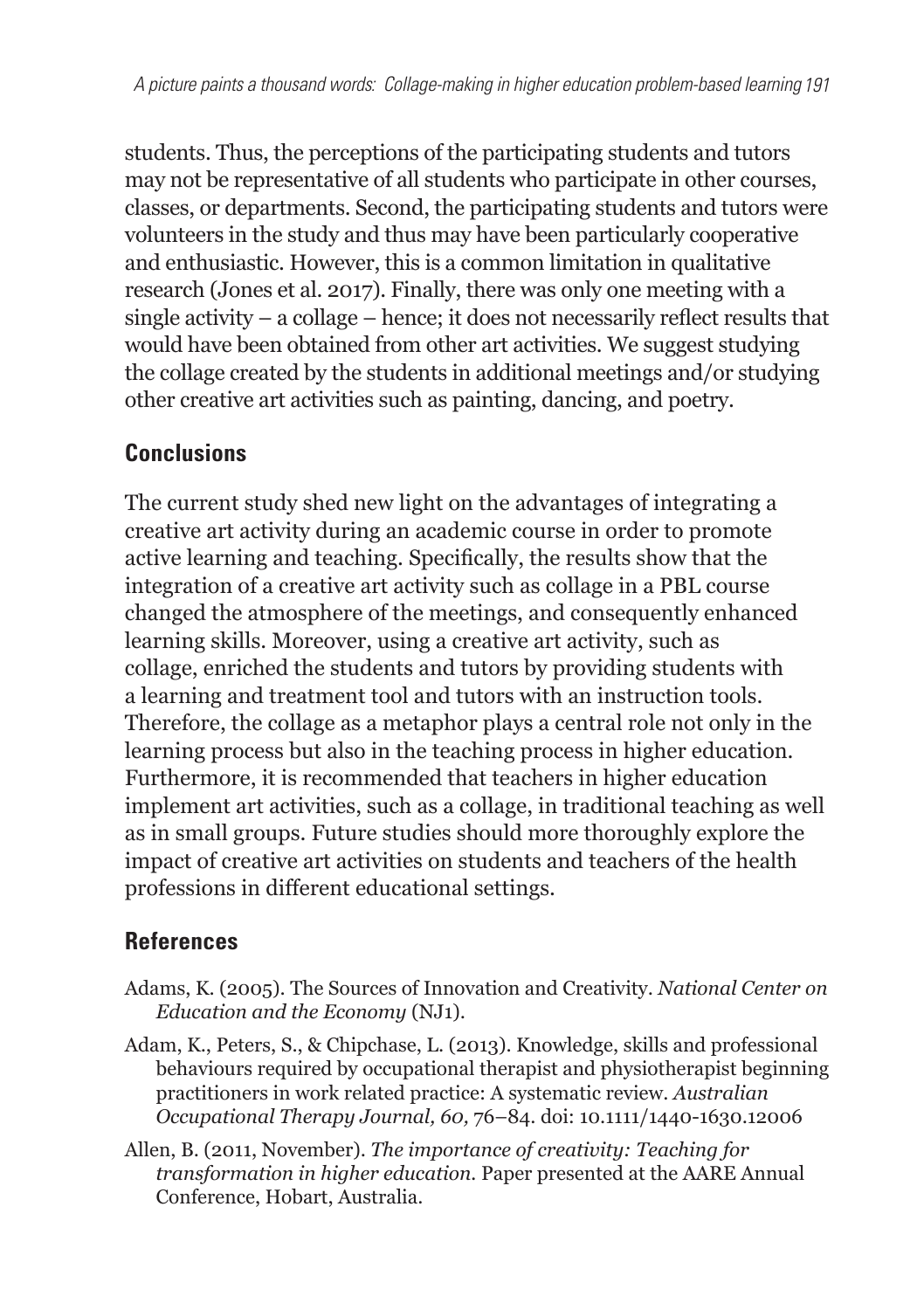- Alt, D. (2016). Contemporary constructivist practices in higher education settings and academic motivational factors. *Australian Journal of Adult Learning, 56*(3), 374–399.
- American Occupational Therapy Association. (2014). Occupation therapy practice framework domain and process. *American Journal of Occupational Therapy, 68*, 1–47. doi:10.5014/ajot.2014.682006
- Amirian, S. M. R., & Tavakoli, E. (2016). Academic oral presentation self-efficacy: A cross-sectional interdisciplinary comparative study. *Higher Education Research & Development, 35*, 1095–1110. doi: 10.1080/07294360.2016.1160874
- Avrech Bar, M., Pade, M., Jarus, T., Gat, S., Kaufman Cohen, Y., & Lipskaya-Velikovsky, L. (2018). Problem-based learning in occupational therapy curriculum–implications and challenges. *Disability and rehabilitation, 40*(17), 2098–2104. doi: 10.1080/09638288.2017.1325942.
- Bereczki, E. O., & Kárpáti, A. (2018). Teachers' beliefs about creativity and its nurture: A systematic review of the recent research literature. *Educational Research Review, 23,* 25–56. doi: 10.1016/j.edurev.2017.10.003
- Carter, S., & Pitcher, R. (2010). Extended metaphors for pedagogy: using sameness and difference. *Teaching in higher education, 15*, 579–589. doi: 10.1080/13562517.2010.491904
- Chan, Z. C. (2013). Drawing in nursing PBL. *Nurse education today, 33,* 818–822. doi: 10.1016/j.nedt.2012.02.018
- Christiansen, C. H & Haertl, K. (2014). A contextual history of Occupational Therapy. In B. A. B. Schell, G. Gillen & M. Scaffa (Eds.), *Willard & Spackman's occupational therapy* (12th ed), (pp. 9–34). Philadelphia: Wolters Kluwer, Lippincott, Williams & Wilkins.
- Csikszentmihalyi, M. (1996). Flow and the psychology of discovery and invention. New York: Harper Collins.
- Davys, D., & Pope, K. (2006). Problem-based learning within occupational therapy education: A summary of the Salford experience. *British Journal of Occupational Therapy, 69*, 572–574. doi: 10.1177/030802260606901207
- Dictionary.com. (2017). Creativity. http://www.dictionary.com/browse/ creativity?s=t/ Accessed 20 July 2017.
- Edmonstone, J. (2006). *Building on the best: An introduction to appreciative inquiry in health care.* Chichester: Kingsham Press.
- Eisner, E. W. (2002). What can education learn from the arts about the practice of education? *Journal of curriculum and supervision, 18,* 4–16.
- Erez, M., & Nouri, R. (2010). Creativity: The influence of cultural, social, and work contexts. *Management and Organization Review, 6,* 351–370. doi: 10.1111/j.1740-8784.2010.00191.x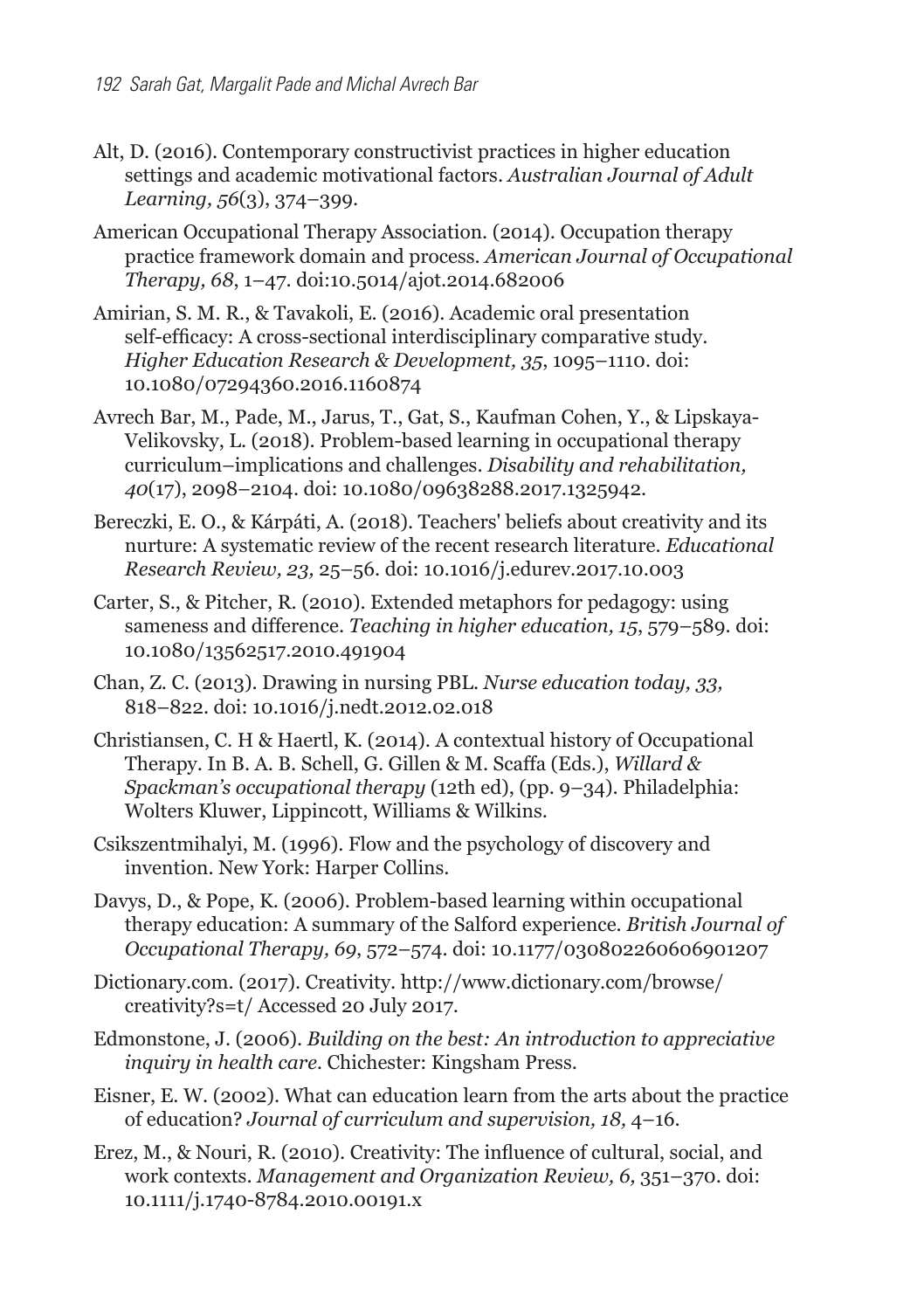*A picture paints a thousand words: Collage-making in higher education problem-based learning 193*

- Gaspar, D., & Mabic, M. (2014). Creativity in higher education. *Economic and Social Development: Book of Proceedings, 112.*
- Gibson, R. (2010). The 'art' of creative teaching: implications for higher education. T*eaching in Higher Education, 15,* 607–613. doi: 10.1080/13562517.2010.493349
- Gobbo, F. (2011). Ethnographic research in multicultural educational contexts as a contribution to intercultural dialogue. *Policy Futures in Education, 9*(1),  $35 - 42.$
- Green, M. J., Myers, K., Watson, K., Czerwiec, M. K., Shapiro, D., & Draus, S. (2016). Creativity in medical education: the value of having medical students make stuff. *Journal of Medical Humanities, 37*(4), 475–483.
- Halliwell, V. (2008). Challenging knowledge reproduction: problem-based learning for evidence-based practice. *British Journal of Occupational Therapy, 71,* 257–262. doi: 10.1177/030802260807100608
- Hendricson, W. D. (1993). *PBL case writing workbook*. San Antonio: University of Texas Health Science Center.
- Hung, W. (2015). Cultivating creative problem solvers: The PBL style. *Asia Pacific Education Review, 16,* 237–246. doi: 10.1007/s12564-015-9368-7
- Jackson, N. & Shaw, M. (2006). Developing subject perspectives on creativity in higher education. In N. Jackson, M. Oliver, M. Shaw, et al. (Eds.), *Developing creativity in higher education: An imaginative curriculum*. New York (NY) and London: Routledge.
- Jones, E. K., Kittendorf, A. L., & Kumagai, A. K. (2017). *Creative art and medical student development: A qualitative study. Medical education, 51,* 174–183. doi: 10.1111/medu.13140
- Jung, B., Tryssenaar, J., & Wilkins, S. (2005). Becoming a tutor: Exploring the learning experiences and needs of novice tutors in a PBL programme. *Medical Teacher, 27*, 606–612. doi: 10.1080/01421590500069728
- Lave, J. (1996). Teaching, as learning, in practice. *Mind, culture, and activity, 3,* 149–164. doi: 10.1207/s15327884mca0303\_2
- Law, M. C. (2007). Occupational Therapy: A Journey Driven by Curiosity. *The American Journal of Occupational Therapy, 61*, 599. doi: 10.5014/ ajot.61.5.599
- Lewin, J. E., & Reed, C. A. (1998). *Creative problem solving in occupational therapy: With stories about children.* Philadelphia: Lippincott.
- Liaw, S. Y., Chen, F. G., Klainin, P., Brammer, J., O'Brien, A., & Samarasekera, D. D. (2010). Developing clinical competency in crisis event management: An integrated simulation problem-based learning activity. *Advances in Health Sciences Education, 15*(3), 403–413.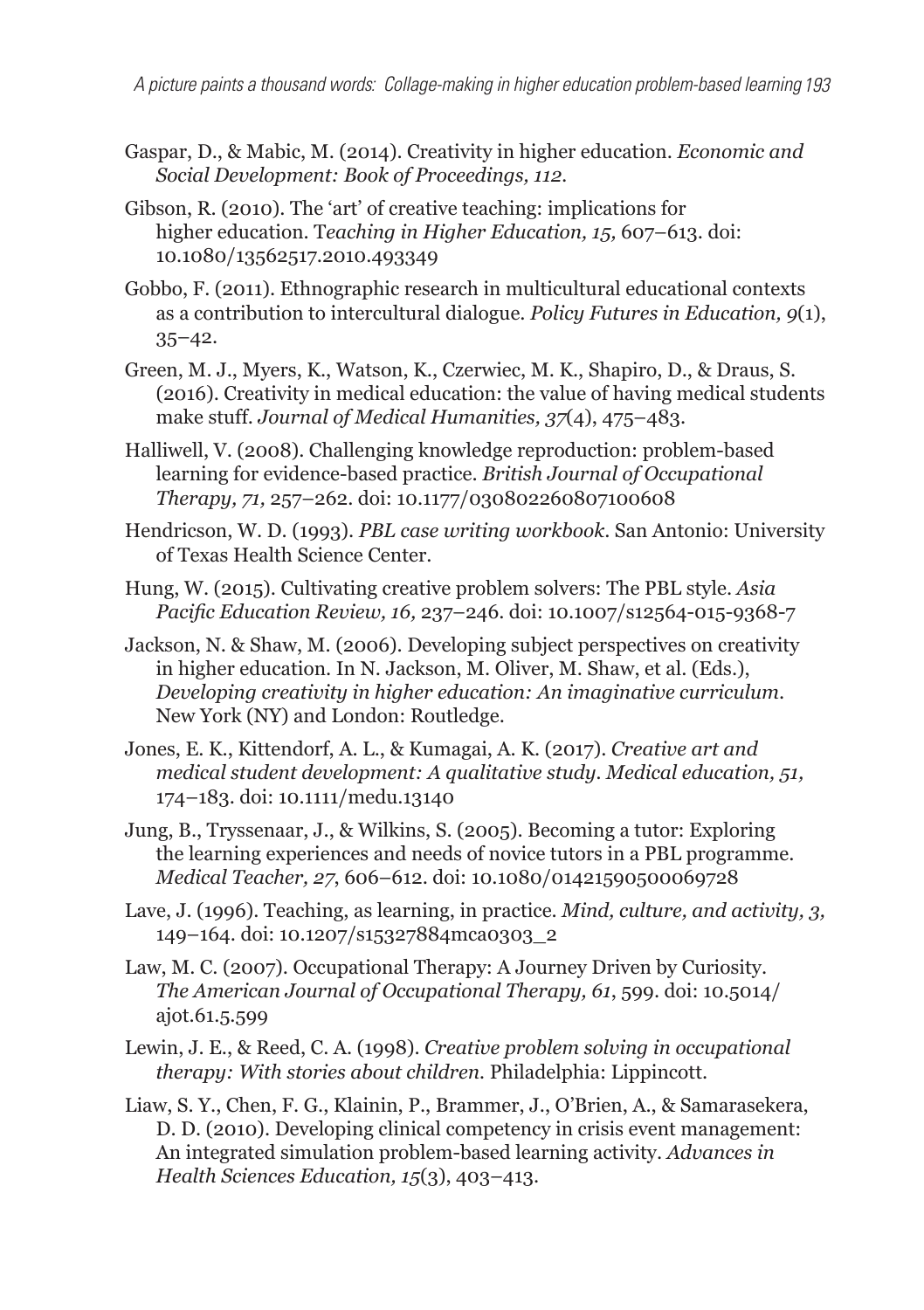- Marom R. B., & Ashkenazi, M. (2012). Research methodology. In R. B. Marom & M. Ashkenazi, (Eds.), *Research methods in the social sciences: Guiding principles and research styles* (pp. 16–34). Raanana: The Open University of Israel.
- McAndrew, S., & Roberts, D. (2015). Reflection in nurse education: Promoting deeper thinking through the use of painting. *Reflective Practice, 16*, 206– 217. doi: 10.1080/14623943.2014.992406
- McCandless, B. (2012). The use and misuse of metaphor in education and education reform. *Education, 132,* 538–547.
- Mills, J. C., & Crowley, R. J. (2014). *Therapeutic metaphors for children and the child within*. New York: Routledge.
- Mitchell, D. M. (2014). Evolving practice: A relational framework for developing understandings of university teaching practice. *Australian Journal of Teacher Education, 39,* 29–46. doi: 10.14221/ajte.2014v39n10.3
- Moustakas, C. (1994). *Phenomenological research methods.* London: Sage.
- Müllersdorf, M., & Ivarsson, A. B. (2016). What, why, how–creative activities in occupational therapy practice in Sweden. *Occupational Therapy International, 23,* 369–378. doi: 10.1002/oti.1438
- Murray C. (2010). Fostering student creativity. OT Practice, 15, 9–12.
- Prince, M. (2004). Does active learning work? A review of the research. *Journal of engineering education, 93*(3), 223–231. doi: 10.1002/j.2168-9830.2004. tb00809.x
- Pundak, D., & Rozner, S. (2008). Empowering engineering college staff to adopt active learning methods. *Journal of Science Education and Technology, 17,*  152–163.
- Reeves, S., Mann, L. S., Caunce, M., Beecraft, S., Living, R., & Conway, M. (2004). Understanding the effects of problem-based learning on practice: findings from a survey of newly qualified occupational therapists. *British Journal of Occupational Therapy, 67,* 323–327. doi: 10.1177/030802260406700707
- Ryman, J. A., Porter, T. W., & Galbraith, C. S. (2009). Disciplined imagination: Art and metaphor in the business school classroom. *International Journal of Education & the Arts, 10*(10), 1–25. Retrieved from http://www.ijea.org/ v10n10/v10n10.pdf
- Sawyer, R. K. (2011). What makes good teachers great? The artful balance of structure and improvisation. In R. K. Sawyer (Ed.), *Structure and improvisation in creative teaching* (pp. 1–24). New York: Cambridge University Press.
- Scaffa, M. E., & Wooster, D. M. (2004). Effects of problem-based learning on clinical reasoning in occupational therapy. *American Journal of Occupational Therapy, 58*, 333–336. doi: 10.5014/ajot.58.3.333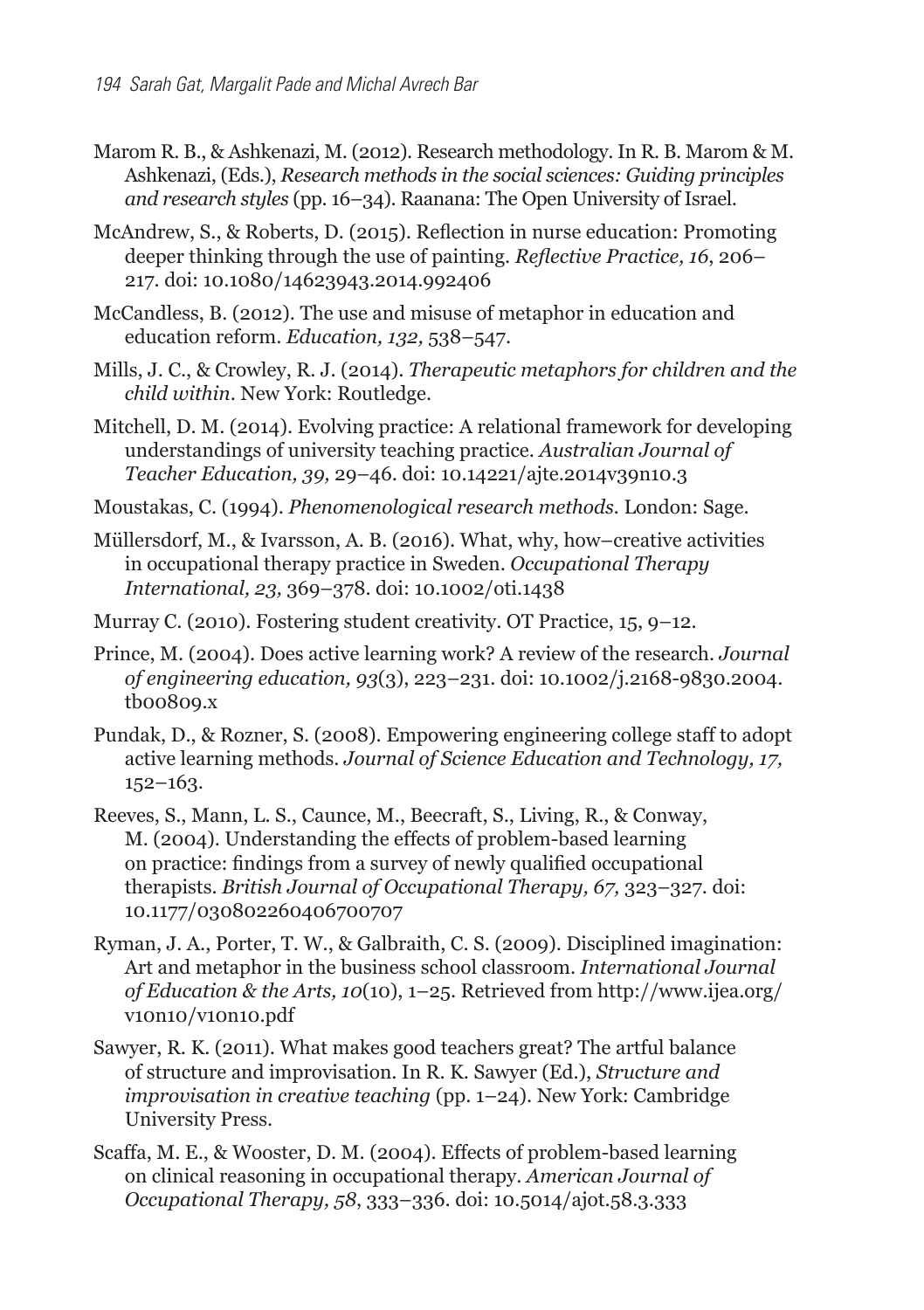- Schell, R., & Kaufman, D. (2015). Designing PBL case studies for patientcentered care. *International Journal of Learning, Teaching and Educational Research, 13*, 160–180.
- Shkedi, A. (2003). *Words of meaning: Qualitative research-theory and practice.* Tel-Aviv: Tel-Aviv University Ramot.
- Shriki, A., & Lavy, I. (2014). Students' self-assessment of creativity: Benefits and limitations. In Proceedings of the 38th Conference of the International Group for the Psychology of Mathematics Education (Vol. 5, pp. 177–184). Vancouver, Canada: PME
- Simmons, N., & Daley, S. (2013). The art of thinking: Using collage to stimulate scholarly work. *The Canadian Journal for the Scholarship of Teaching and Learning, 4,* 1–10. doi: 10.5206/cjsotl-rcacea.2013.1.2
- Simons, H., & Hicks, J. (2006). Opening doors: Using the creative arts in learning and teaching. *Arts and Humanities in Higher Education, 5*(1), 77–90. doi: 10.1177/1474022206059998
- Singh, K. (2010). Metaphor as a tool in educational leadership classroom. *Management in Education, 24,* 127–131. doi: 10.1177/0892020608090411
- Stern, P., & D'Amico, F. J. (2001). Problem effectiveness in an occupational therapy problem-based learning course. *American Journal of Occupational Therapy, 55,* 455–462. doi: 10.5014/ajot.55.4.455
- Strauss, A., Corbin, J. (1994). Grounded theory methodology: An overview. In N. K. Denzin & Y. S. Lincoln, (Eds.), *Handbook of qualitative research.* (pp. 273–285). Thousand Oaks, CA: Sage
- Thompson, M., & Blair, S. E. (1998). Creative arts in occupational therapy: ancient history or contemporary practise? *Occupational Therapy International, 5,* 48–64. doi: 10.1002/oti.67
- Tong, A., Sainsbury, P., & Craig, J. (2007). Consolidated criteria for reporting qualitative research (COREQ): A 32-item checklist for interviews and focus groups. *International Journal for Quality in Health Care, 19*, 349–357. doi: 10.1093/intqhc/mzm042
- White, P. J., Larson, I., Styles, K., Yuriev, E., Evans, D. R., Rangachari, P. K., & Eise, N. (2016). Adopting an active learning approach to teaching in a research-intensive higher education context transformed staff teaching attitudes and behaviours. *Higher Education Research & Development, 35,* 619–633. doi: 10.1080/07294360.2015.1107887
- Yunus, M. (2015). Challenges and alternative of creativity development in higher education. *Journal of Humanity, 3*, 67–77. doi: 10.14724/jh.v3i2.39